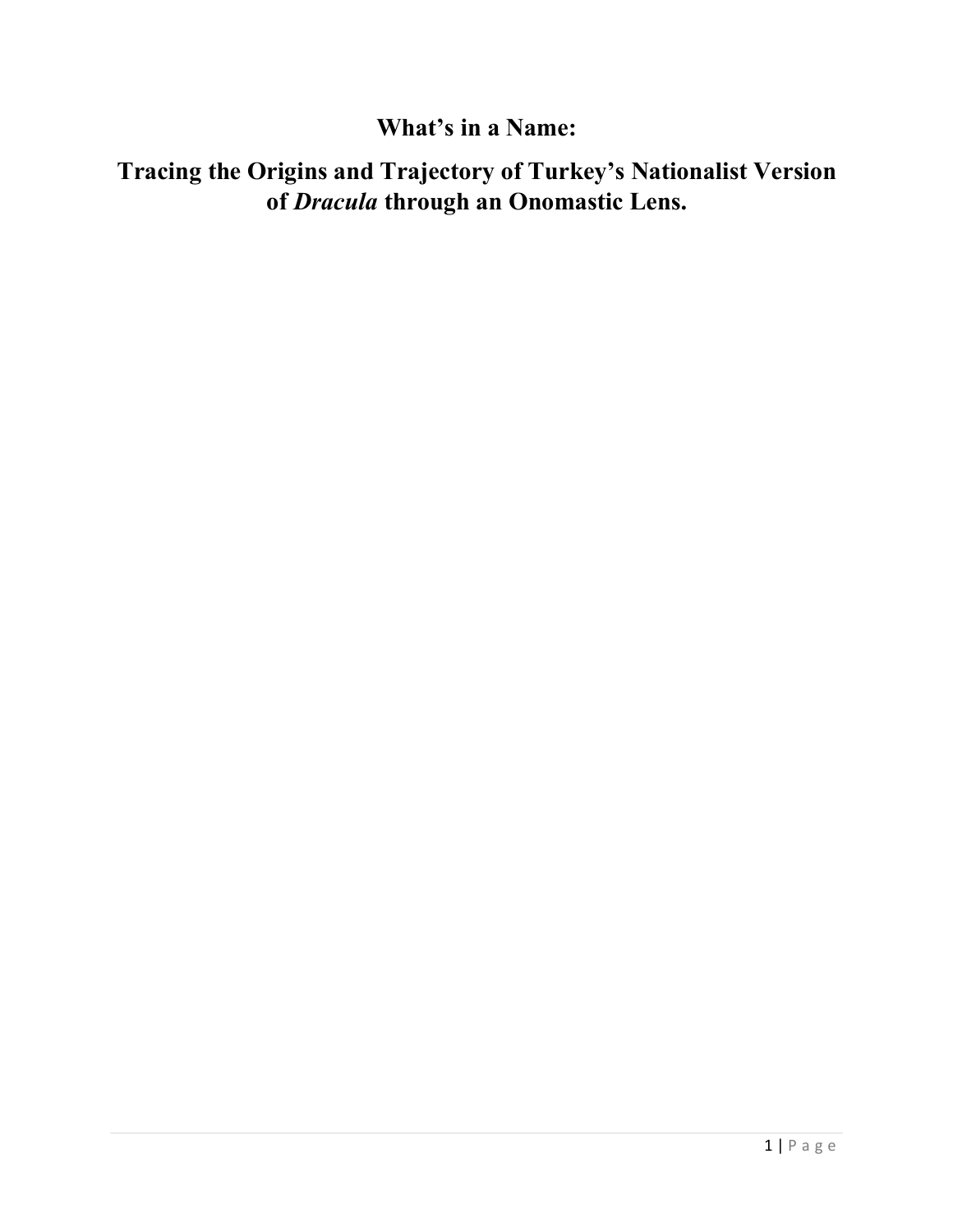## **Introduction**

Starting in 1973, the first Literary Onomastics Conference was held in Brockport, New York at the State University College. According to Drs. Grace Alverez-Altman and Frederick M. Burelbach, the focus of the conference was to expand the field of literary study concerning names.

Literary Onomastics is an area of literary criticism in which scholars are concerned with the significance of names in drama, poetry, prose fiction, and folklore. These include names of places, characters, cosmic symbols, even of the works themselves (the title as "name"), as they are related to theme, structure, and other literary critics, historians, philosophers, psychologists, and others work on the kaleidoscope aspects of names. (Alvarez-Altman pg. III-IV)

When looking at Bram Stoker's 1897 novel *Dracula*, connections to several of Drs.

Alverez-Altman and Burelbach professed onomastic themes become apparent, themes that have been alluded to countless times throughout the novel's considerable life span. In 1972, Drs. Raymond T. McNally and Radu Florescu published the first critical research done in the West concerning the connections between Stoker's novel and the historical Vlad III, commonly known as Vlad Tepes (The Impaler), of Walachia.

In 1928 Turkish historian and author, Ali Riza Seyfi published what has been commonly decried as an "unauthorized version" of the *Dracula*. Titled *Kazikli Voyvode*, Seyfi's book replaces London for Istanbul as Dracula's ultimate destination and updates key points of the story to coincide with the growing Turkish national, linguistic, and political identity. At its core, *Kazikli Voyvode* draws from not only the vampire story but enhances it with additional historical terms intended to more closely relate the story to Turkey's real-world enemy, Vlad Tepes. These additions and alterations transform the novel into a unique work of sociopolitical nationalistic writing. These changes, as will be examined later, suggest that terms such as "unauthorized" or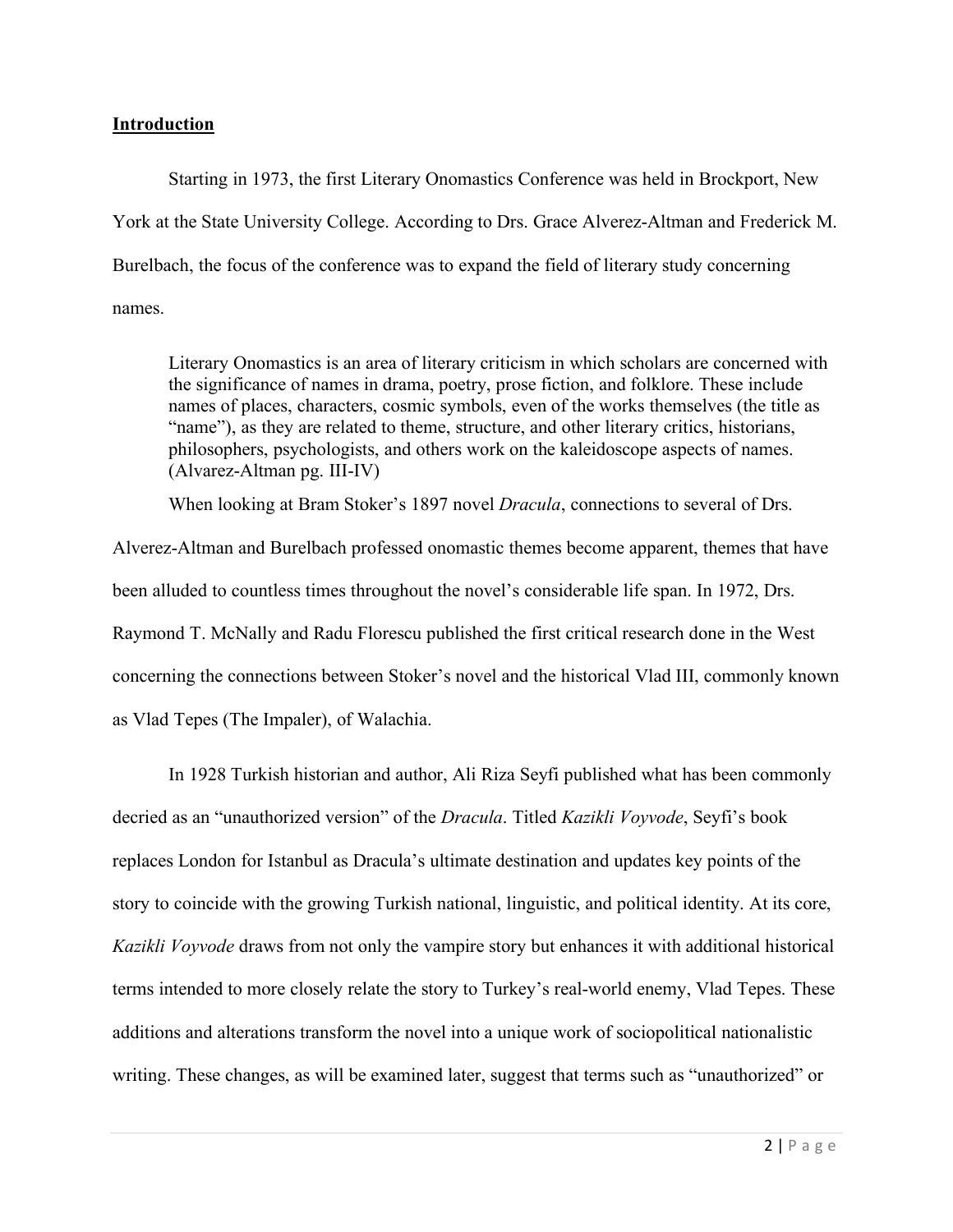"pirated," as used on the 2017 English translations' book cover, are oversimplifications that ignore the transformative aspects of Seyfi's remediation and places discussions about his work in the realm of legalities more than a literary review. Seyfi's remediation, when examined against Stoker's work, puts the trajectory of the novel *Dracula* into a new light and suggests how the onomastic history of the Count's name illuminates key historical and tonal aspects of both books, starting with how the name even came into existence in the first place.

This examination will begin with looking at how the Roman invasion and occupation of what is today Romania brought about sizable linguistic evolutions that allowed for the name Dracula to become formed. It will follow the military history of the name up through its discovery by an Irish writer working in London as a theatrical agent. From there, this essay will jump ahead in time and space to the early twentieth century Turkey, where the novel and its titular character are utilized by a Turkish historian to construct a nationalistic remediation of the work. Coincidently, this new Turkish remediation illuminates the historical use of names as political signifiers and how the factors at play evolve swiftly over time. All these factors and historical pathways will highlight the onomastic factors as set out by Drs. Grace Alverez-Altman and Frederick M. Burelbach.

Ultimately, the goal of this research is not merely to trace the etymology of a historical and literary name but to reconceptualize how its evolution and meaning sheds new light on Stoker's work and its themes across the years and crossing borders. As we evaluate names as signifiers in real-world political and historical contexts, I postulate the onomastic lens will dispel the concept that, despite decades of critical response to the contrary, Dracula is a seductive character embodying latent sexual desires of those he encounters. I hope to determine how, from its linguistic bedrock on, Stoker's novel is quintessentially about a character who is the physical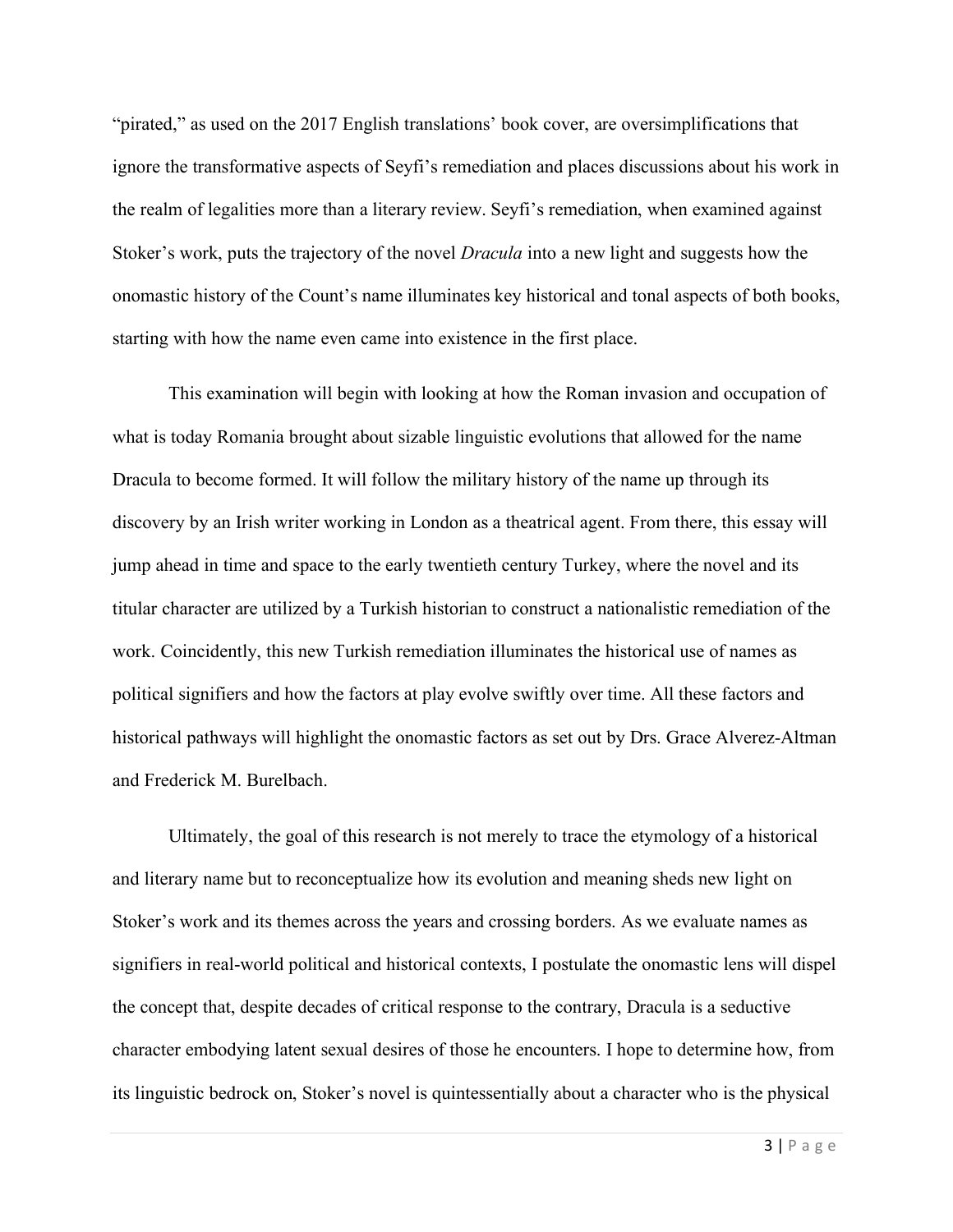personification of military conquest with no need or drive to seduce his victims. Dracula, whether in Wallachia, England, or Turkey, does not entice others into doing his bidding, he applies the military mindset inherent in his very name.

#### **Onomastics and the Historical Vlad Dracula**

As Stoker's use of the name was itself a remediation, let us establish the entomology of the word Dracula and what the onomastic lens suggests about its larger meaning. In 29 BCE, Marcus Licinius Crassus conquered the land known as Moesia in eastern Europe which comprises what is today parts of Serbia, Kosovo, Macedonia, Bulgaria, and Romania. By 87 CE, the Roman Emperor Domitian sent six legions into Dacia, the lands east of the Danube river that had remained free from Roman rule up until then. After 106 CE all of Wallachia and Transylvania, now known as Romania, were firmly under their control. Along with their presence, the Roman legions stationed in the area brought both the Greek and Latin languages and injected their influence onto the native languages. (Florescu pgs. 30-31) One of the new words that infected the culture was the Latin word *Draco,* meaning a great serpent but almost exclusively associated with the image of the dragon. For over a thousand years, the Latin influences remained in the region and were strengthened over time through the association with the rising popularity of Christianity.

In 1408 the King of Hungary, later becoming the Holy Roman Emperor, Zsigmond von Luxembourg created an order of nobility whose purpose was to, ostensibly, defend Christian lands against invasions by the Ottoman Empire. Another potential reason for the formation of the order is that Zsigmond had once been a member of the Order of St. George. Shortly after ascending to the throne Zsigmond 's wife, Queen Maria, died "without issue by Zsigmond (that) left the latter without any claim to the throne save that derived from the election of 1387".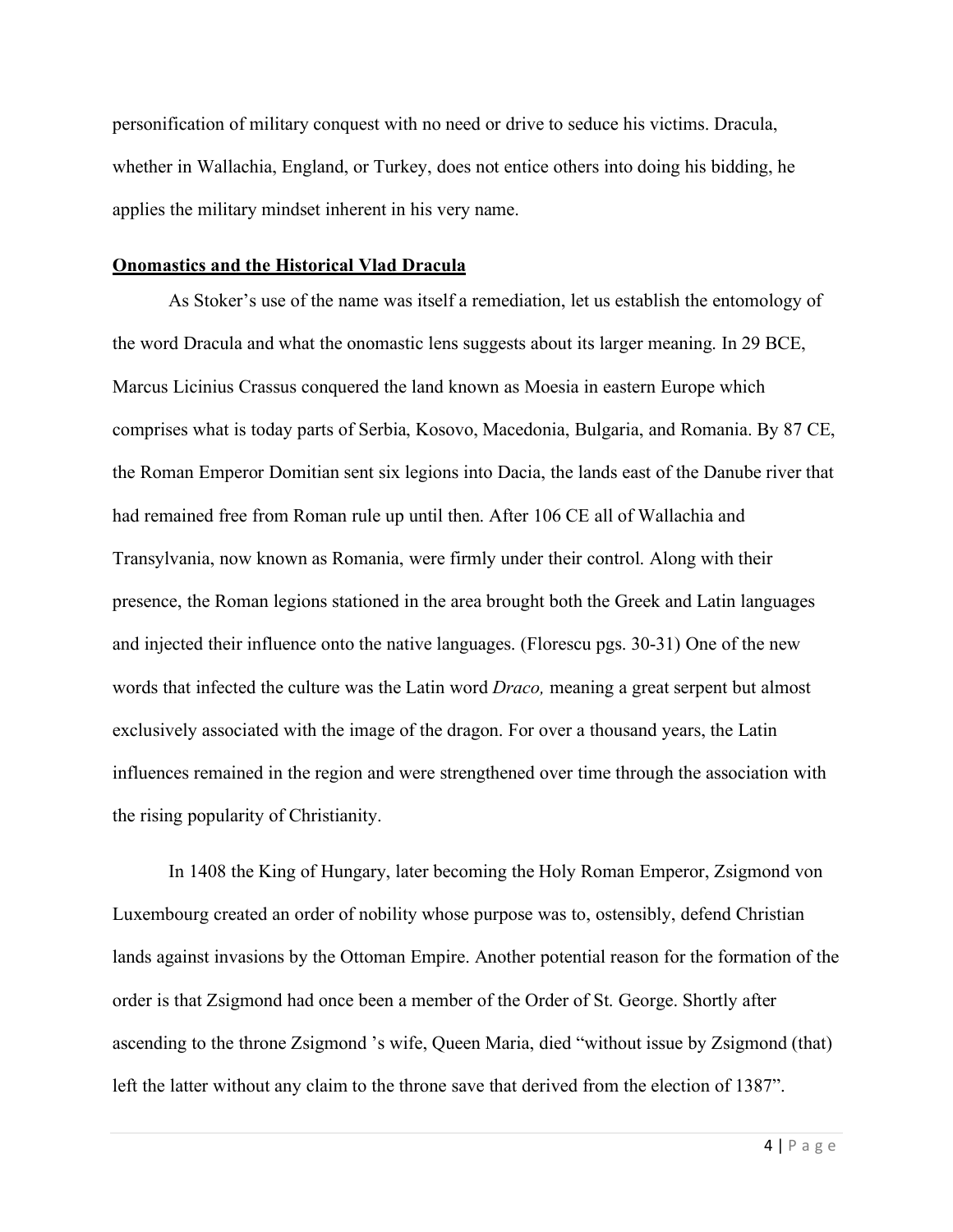(Boulton, pg. 348) Because his hold on the throne had been through his marriage to the legitimate heir, Maria's death left Zsigmond in the grip of a revolt from rival families. Only through a shrewd political marriage and aligning himself with several powerful factions did he retain the throne. The main body who opposed his reign were high ranking members of the Order of St. George. After securing his throne, he quickly left the order. "It was apparently in recognition of this fact that Zsigmond… proclaimed in 1408, the foundation of the organization which should probably be called the Society of the Dragon." (Boulton, pg. 349)

Thus, the Society of the Dragon appears to have been the first organization of its type to be conceived of in purely political terms, without even a gesture in the direction of the chivalrous ideology that had underlain all the earlier foundations. (Boulton, pg. 349)

By naming it the Society of the Dragon, ie. *Draco*, Zsigmond was potentially choosing a linguistic signifier that was in direct opposition to his political rivals, the Order of St. George. Noteworthy is the fact the Society used the language of the once invading and occupying enemy nation after it had conquered the land and its people.

In 1431, Vlad II, Prince of Wallachia, was made a member of the order. As a member of the Society, known as Draconists, Vlad II was entitled to add the dragon symbol to his personal coat of arms as well as his coinage. After this time his people began to call him Dracul, meaning "The Dragon"; a name which he came to embrace and associate himself with. Drs. Florescu and McNally's research indicates that by adopting the title Dracul, Vlad II was also making it known where his political allegiances were, at least at that moment. This was in response to his almost certain fear of being overthrown by his allies. During this period of history, princes of Wallachia were not autonomous and were essentially vassals to other Holy Roman Empire and could be, and often were, replaced with rulers more to the tastes of the Holy Roman Empire; a fear felt by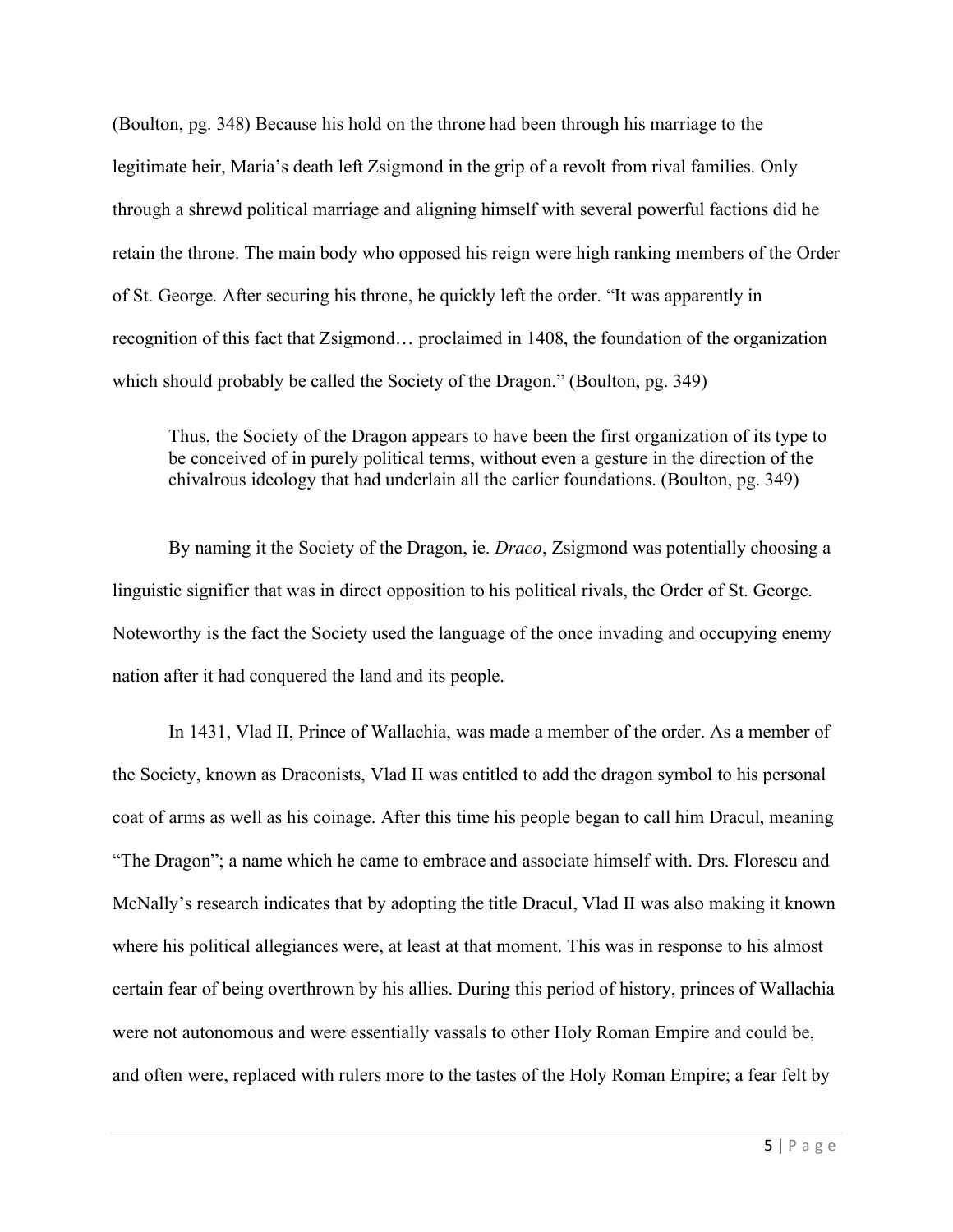the Society of the Dragon's founder. Wallachian rulers were required by statute to repel the Turkish invaders; however, they also maintained a cordial series of relations with the Ottoman Empire and even sent them yearly tribute to maintain the peace. This placed Wallachians in a precarious position. Working with both the Holy Roman Empire and the Ottomans was seen as a demonstration of the duplicitous nature of Wallachian rulers and that they were inherently untrustworthy. In the end, the Princes would either be killed in battle against the Turks or, more often, be forcibly replaced either by neighboring countries or even with the Holy Roman Emperor working in tandem with local nobles who felt they were not being treated with enough respect by their ruler.

After being killed in military coup alongside his heir, Mircea, Vlad Dracul's eldest son, Vlad III, later Vlad Tepes, claimed the throne. In place of his father's title of Dracul, Vlad adopted the name of Dracula, meaning "Son of the Dragon." The addition of the "a" at the end of a word in Romanian denoted the status of "little" or "junior," hence the name demonstrated Vlad Tepes as the child of the dragon, and more importantly, the rightful heir to the Wallachian throne. The name and signifier of Dracula was crafting a rhetorical statement in advance of a potential political coup and stating both home and abroad that the Dracula family intended to create and maintain a lasting dynasty. Dracula would rein in Wallachia through three separate phases until being defeated by Ottoman forces either in late 1476 or in January of 1477.

What held true in the origins of the name Dracula holds true for Vlad III's real-life mortal enemies, The Ottoman Empire, and the Turkish remediation of the name. Using Saussure's signifier/signified model of tacking remediation, in the Ottoman Empire, the historical names of Vlad Tepes and Dracula as signifiers were fairly meaningless to the general population. The reason for this is that around the year 1500, Ottoman writer and historian, Tursun Beg, wrote *The*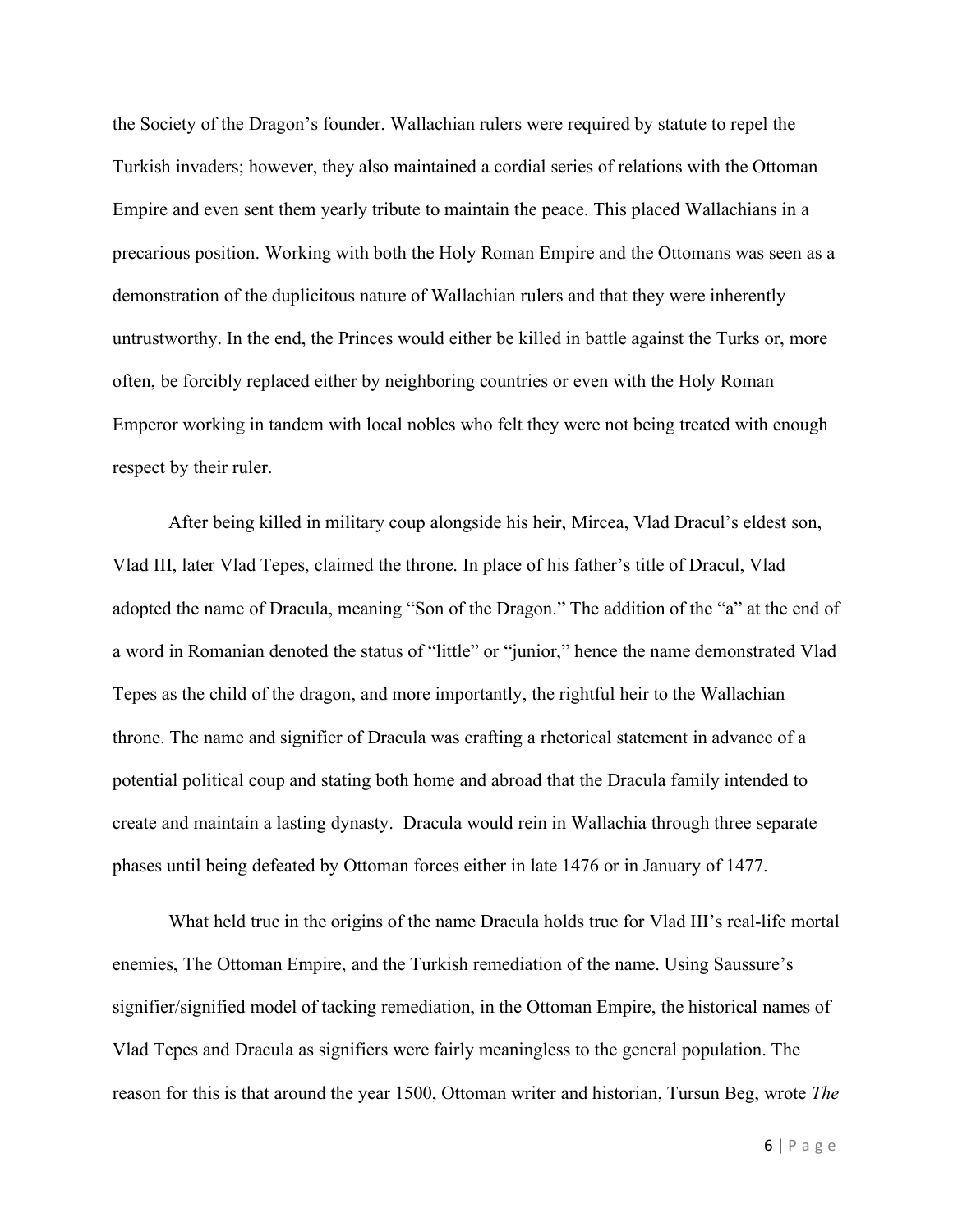*History of Mehmed the Conquer* in honor of that leader's military conquests and eventual overthrow of Constantinople. In the few pages he dedicated to Mehmed I campaigns against the Wallachians, he only referred to Vlad Dracula as *Kazıklı Voyvoda*.

This *Kaziklu Voyvoda*, however, was a very tyrannical man. If an individual from a certain village were to commit a crime, he punished the whole village- man, woman, and child- by impaling them on spikes. In his capital […] he had a huge garden extending six miles long and enclosed by fences on both sides. In between the fences were displayed the bodies of all the Hungarians, Wallachians, and Moldavians whom he had impaled. But his cruelty did not end even here, for the number of those he had hung from the trees outside the fortress is undetermined (Tursun Beg pg. 47)

Meaning the "Impaling Warlord," the term "voyvoda" was the Wallachian term for Prince while "kazikli" being the Ottoman term for Impaling. At no point in the remaining history does Tursun Beg refer to Dracula by any other name. In short, the Ottoman signifier for Vlad III was a reference to the office he held in conjunction with his preferred method of dealing with enemies. The irony of this being that it was at the court of Sultan Mehmed I, shortly to be replaced by his son Mehmed II, that Vlad Dracula had been taught the art of impaling. He and his brother, Radu the Handsome, had been sent to the Sultan's court by their father as essential hostages while children. During the early 20<sup>th</sup> century, the Turkish Language Reform, as started by Mustapha Kemal Ataturk was not wanting for a "pure" word for the remediation of Stoker's novel.

Kazıklı Voyvoda became the main signifier for the historical Dracula throughout the Ottoman Empire. While it may appear, there was no difference between the Romanian and Ottoman signifier for Vlad Tepes, since he was called The Impaler in both Wallachia and abroad during his reign, the title in his homeland was always made in conjunction with his given name, as in the example Vlad the Impaler or Vlad Dracula. Only in the Ottoman Empire was he denied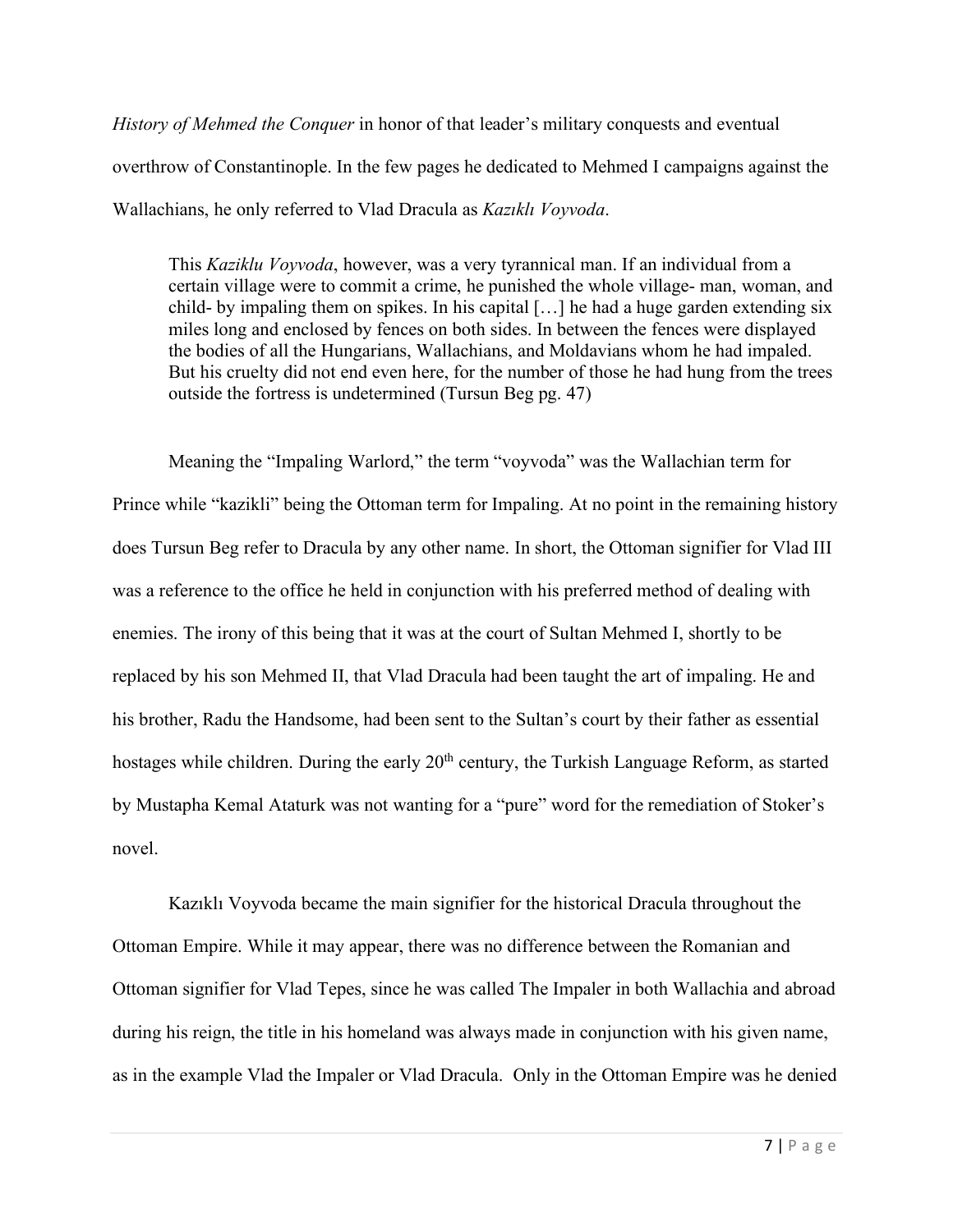the application of his proper name. This striking of a common, one may say a "human" name, from the signifier of a character seen as a brutal enemy, rhetorically dehumanized one of The Ottoman Empire's greatest enemies. They additionally often denied him the moniker of the "dragon" that he and his father had adopted. In the eyes of those who saw themselves as the oppressed, he was an inhuman construct, and they were rejecting the name he intended to force them to use. The name Dracula, unlike Kazıklı Voyvoda, would have little significant meaning in Turkey until the 20<sup>th</sup> century.

Before Stoker wrote his novel, the signified character of Dracula held remarkable rhetorical power throughout both the Ottoman and Holy Roman Empires from 1477 onwards. The ecology that allowed the name to come into being related to how later remediations came about. One example of this is how in modern Romania, the signifier of Dracula is associated with military prowess, heroism, national pride, and reverence. Even though Stoker's book has had an impact on their economy and tourist trade, their understanding of the name remains intact despite the vampiric attachments. An image of how the Romanian people have taken up the historical signified aspects of Vlad Dracula, Mihai Eminescu, a 19<sup>th</sup>-century Romanian poet, wrote a ballad to the past princes of Wallachia calling on them to come to his country's aid. In his "third letter," he wrote,

> You must come, O dread Impaler, confound them to your care. Split them into two partitions, here the fools, the rascals there; Shove them into two enclosures from the broad daylight enisle 'em, Then set fire to the prison and the lunatic asylum.

Florescu furthered this impression of Dracula by writing that he is their equivalent of "America's George Washington." (Florescu, McNally, pg. 7)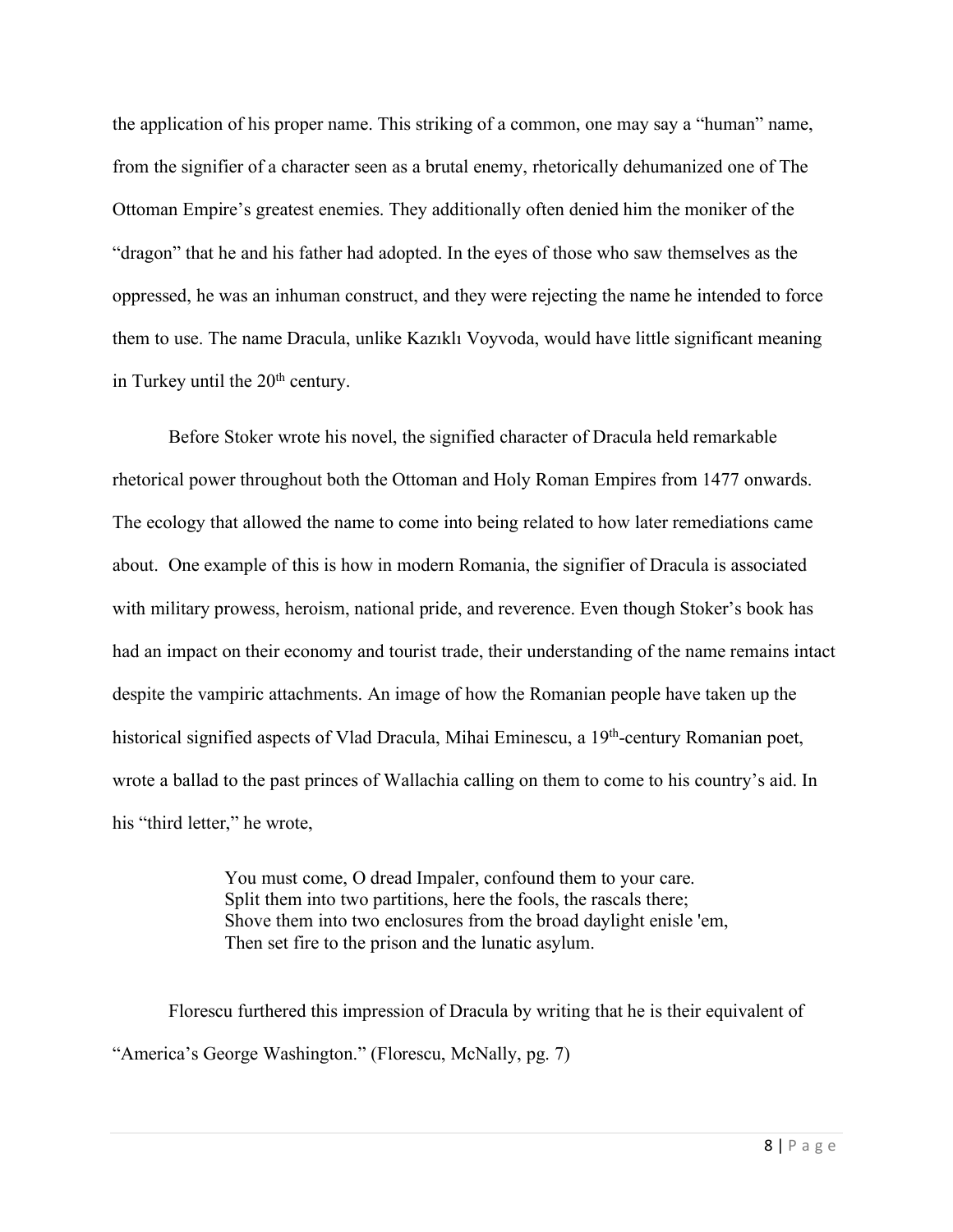## **Following the Onomastic Trail from History to Bram Stoker**

In their first book, *In Search of Dracula: A True History of Dracula and Vampire Legends*, Drs. McNally and Florescu lay the groundwork for understanding how and why Stoker selected the name Dracula for his vampire count. Their early research suggested that Stoker had been inspired to write the novel after reading about the real-life Vlad Dracula and included several historical points of reference in his novel connecting the two. Years later, according to Michael Barsanti's forward to *Bram Stoker's Notes for Dracula: A Facsimile Edition*, Stoker's working notes were purchased by Charles Sessler, a bookseller in Philadelphia, in 1970. These notes initially became available in 1913 when Florence Stoker, Bram's widow, sold them at Sotheby's to a New York book dealer named James Drake. How they moved from Drake to Sessler is not completely known as records of the sales of the notes disappear shortly before Sessler purchased them and donated to the Rosenbach Library in Pennsylvania. While on a visit to the museum to see a fifteenth-century pamphlet about Vlad Tepes, Drs. McNally and Florescu were informed for the first time of the inclusion of the working notes in the foundation's collection. According to the introduction to their 1979 annotated version of Dracula, *The Essential Dracula*, they wrote:

Then, like a bolt from the blue, the archivist asked us a startling question: might we also be interested in seeing the original notes that Stoker made while creating the novel Dracula? At first, we could not believe our ears. No scholar had ever found Stoker's notes. In fact, no one knew where they were… After we poured over the Stoker notes, we looked at each other in triumph. We knew that we were, at last, witnessing the birth of Dracula in the mind of Bram Stoker. (pg. 17)

Based on their review of the notes, we can see that Stoker had been well into the writing process for the novel before he had encountered the name Dracula. The earliest notes were written starting March  $8<sup>th</sup>$ , 1890. At that point, and for several months following, Stoker named his vampire Count Wampyre and intended to set the story in the Styria, an Austrian province.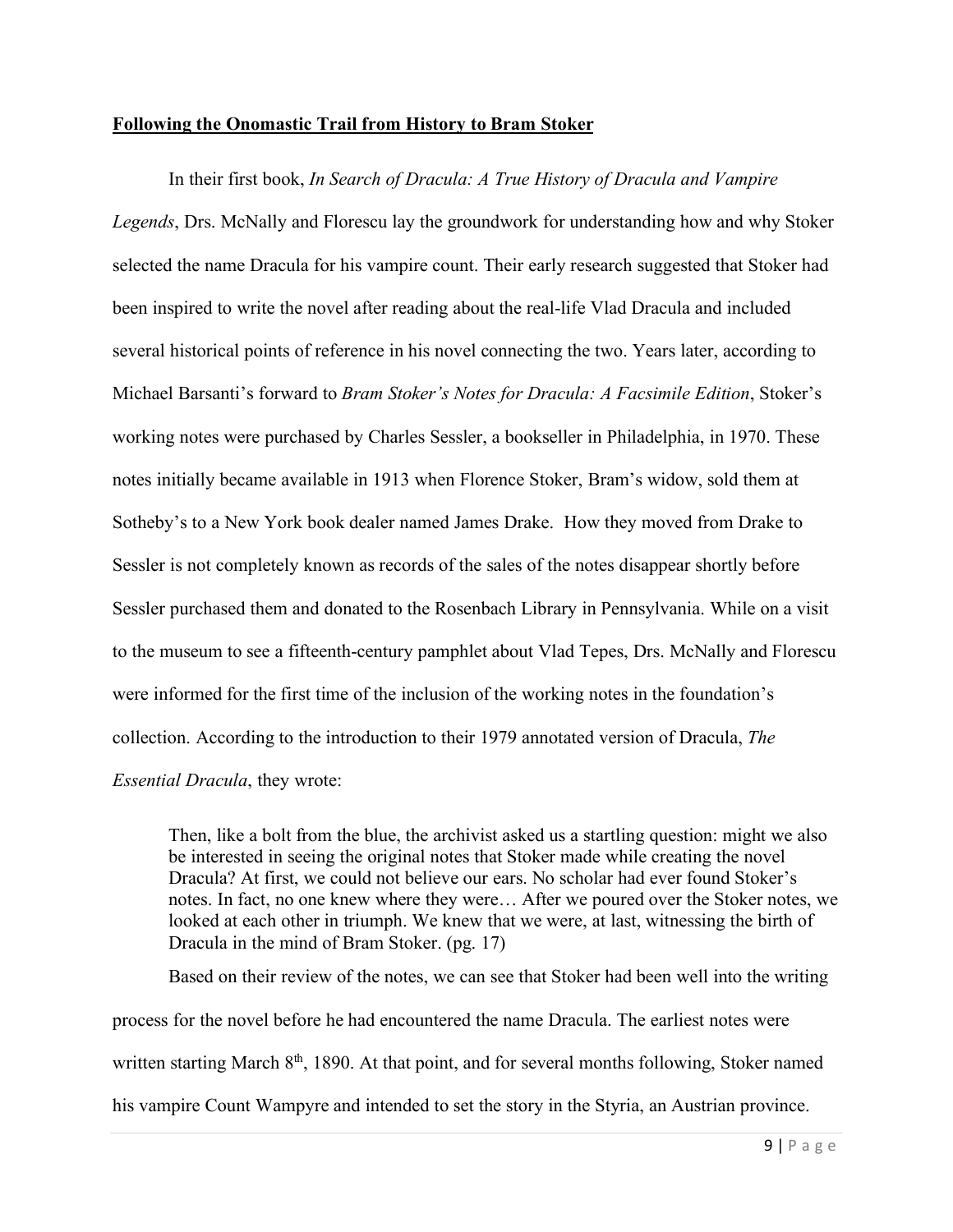According to several scholars, among them the noted historian Joseph Bierman, while visiting the town of Whitby in the summer of that same year, Stoker happened to encounter a book that included the name and deeds of Vlad Dracula. At this point, his notes clearly show that Stoker crossed out the name Wampyre and wrote in the new name, underlining it several times for good measure. This, to a wide extent, is where the onomastic research into the name of Dracula, the vampire ended. Further research was conducted concerning the name as applied to Vlad III and his family, but other than using the historical Dracula as further window dressing for film remediations of the novel there has not been much done with onomastics and this work of literature until recently.

An often-reprinted misconception concerning Bram Stoker's novel was that he was inspired to write it after encountering the name of Dracula in the1820 book written by William Wilkinson, *An Account of the Principalities of Wallachia and Moldavia with Political Observations Relative to Them*. Stoker's working notes proves he nearly finished writing the outline of the novel by the time he encountered Wilkinson's book. Before reading *Principalities of Wallachia and Moldavia*, one of the titles Stoker had considered, which remained in place until only a few weeks before publication, was *The Un-Dead*, and that the name of the count was originally to be Count Wampyr. Essentially, Stoker's novel had not initially been constructed to take advantage of the signified aspects of the name Dracula.

While his notes do not make explicit all the reasons that Stoker adopted the name Dracula, we can look at several reasonable points of interest. Looking back to the power of names to shape impressions and as attempts to control narratives, Dr. Adam Alter comments on how ease of names effects their reception. "Beyond their meaning, words also differ according to how easy they are to pronounce. People generally prefer not to think more than necessary, and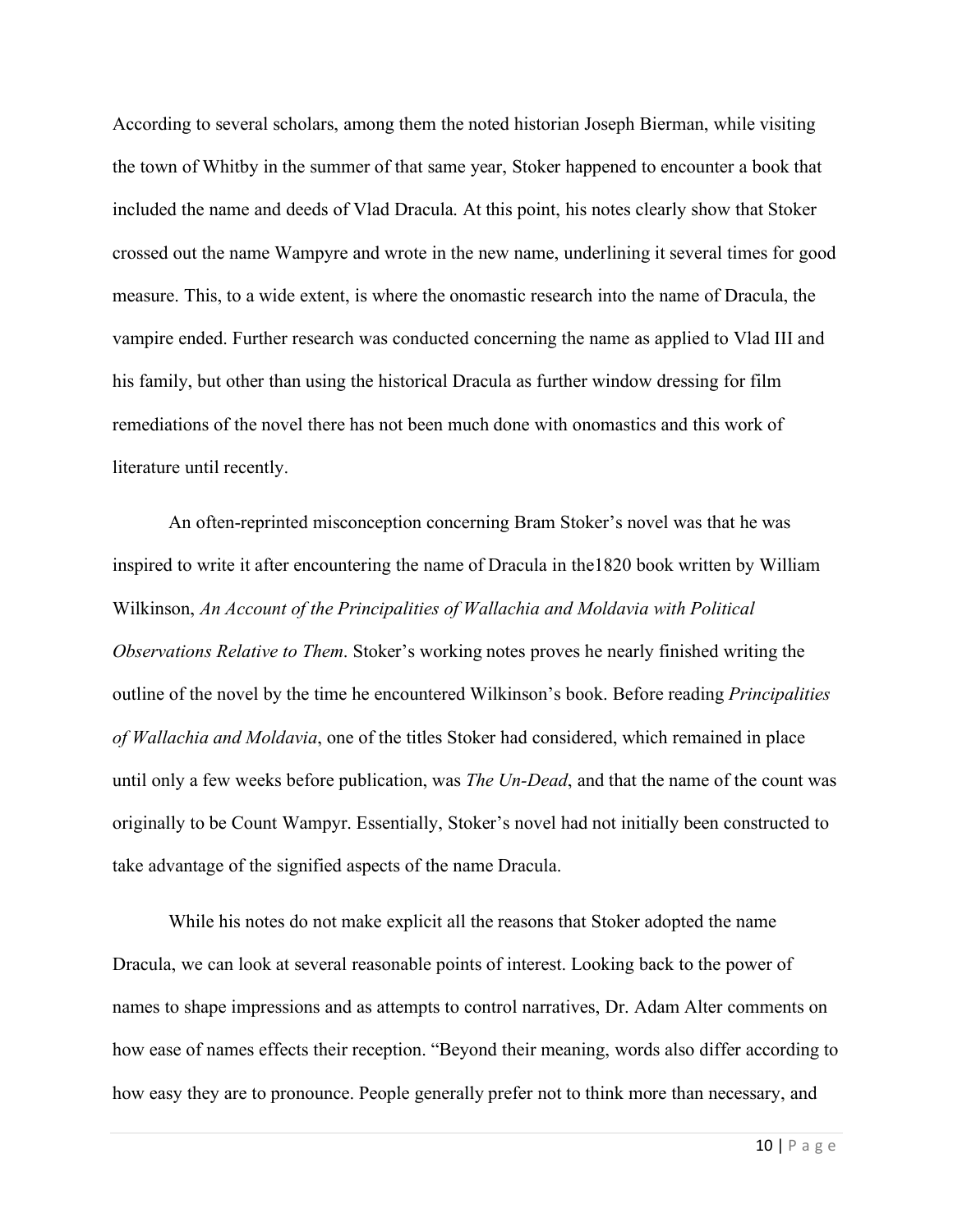they tend to prefer objects, people, products, and words that are simple to pronounce and understand." (Alter pg. 2) The signifier of Dracula was simple enough to say and to recreate in print, uncommon marks such as umlauts were unnecessary, which allowed sizable ease of use and fluidity in the way the name could be taken up by his readers. It also afforded him the use of some of the history of Romania and their wars as set dressing and bits of dialogue.

Another point of consideration for choosing a simple and unique name is that Stoker had an open opportunity to define the signified aspects of Dracula that he wanted for his intended British and American audiences. If he had stayed with the name Count Wampyre, he would have essentially made too explicit the idea that his character was a slight variation of the mythical vampire. Since a common spelling for "vampire" at the time was with a "y," as in "vampyre," it would have been no effort for a reader to connect his signifier with a traditional impression of the monster. Wampyre was only a vampire. However, Stoker almost completely reinvented the genre parameters of the vampire and incorporated aspects from werewolves and other supernatural beings. His creature was not merely a variation on the vampire archetype; it was meant to be an evolution of the species. It makes sense that he took advantage of the opportunity to rebrand his character in such a way that drew from expectations about the myths while also setting it apart. As the name, Dracula was foreign to English readers; it held little to no inherent meaning. England was never connected to Wallachia in a way that the common reader would prescribed connotations, and Americans were even more removed from that part of the world. Also, there is no evidence that Winkinson's book was a commonly read text that would have brought attention to the name of Dracula. What Stoker had was a blank slate to create a unique signifier/signified dynamic.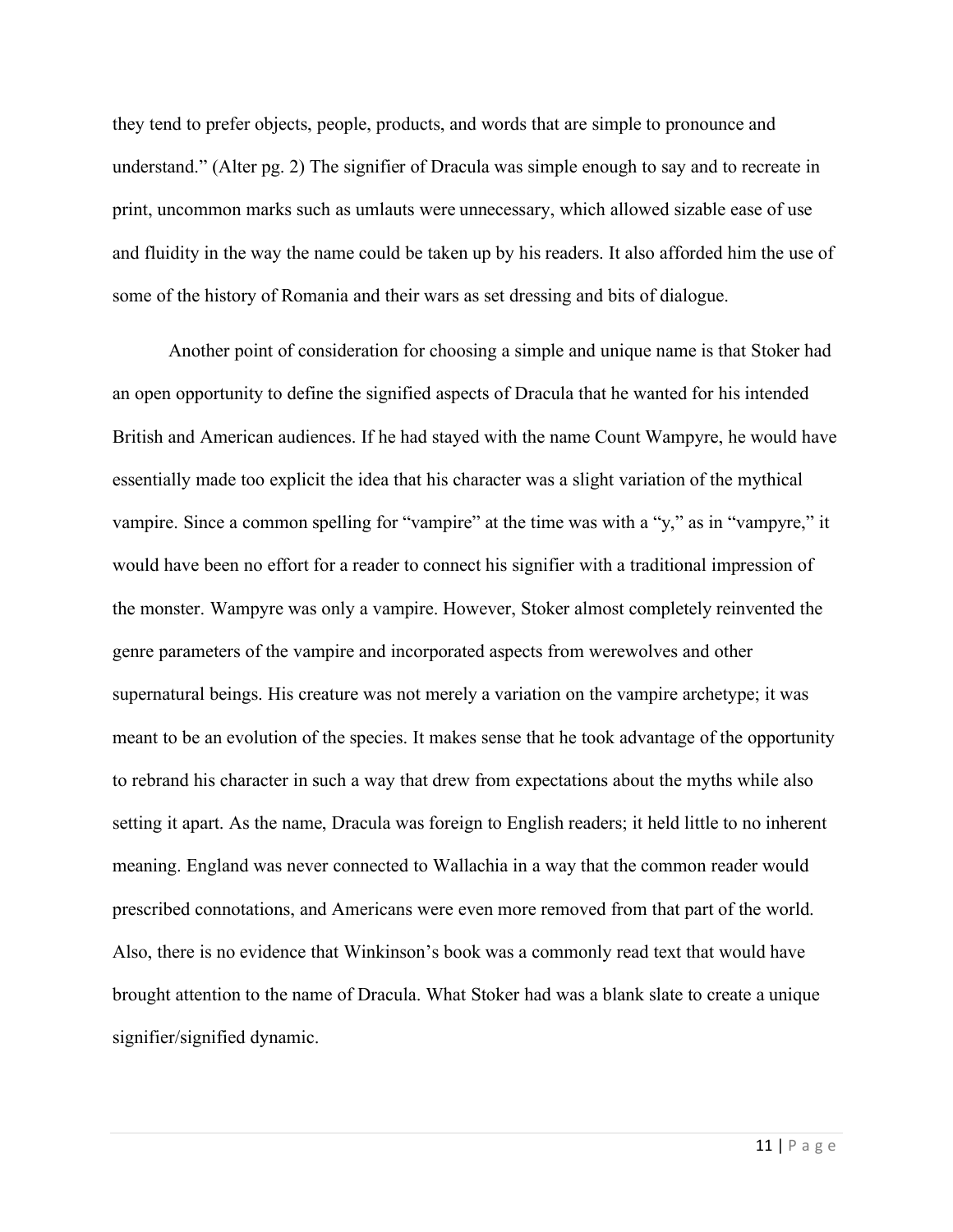The only concern Stoker would have had would be the creature that Dracula was, not necessarily the name itself. The archetype of the vampire had long been germinating in English literature, going as far back as Samuel Taylor Coleridge's 1797 fragment of a poem, *Christabel*. Byron had obtained a copy of the unfinished work and brought it along to be read during the famous tour with himself, Percy and Mary Shelly, and Byron's physician, Dr. Polidori, where one can argue the modern monster movement was formed. (Summers, pg. 281) Since that time, the word vampire had been in the public consciousness to such an extent that even in *Jane Eyre*, Charlotte Bronte has her titular character refer to Bertha Rochester, in chapter twenty-five, as "the foul German specter – the Vampyre." If Stoker had stayed with Count Wampyre, so close in form to the name of the mythical creature he was, it is possible the work would have been at the mercy of the pre-established connotations associated with the vampire.

Stoker would have been rightly concerned that his vampire novel might be associated with overtly grotesque representations of the vampire, turning away some readers. As previously mentioned, several successful books, short stories, newspaper serials, and theatrical works covered the vampire image. For every reference in a noted work such as *Christabel* or *Jane Eyre*, far more offerings were made to appeal to the masses and often had titles that made explicit the monster contained in its pages such as *The Vampyre* by John Polidori or *Varney the Vampire; or, The Feast of Blood* attributed to James Malcolm Rymer. The negative popular associations made with the archetype of the vampire were too numerous to leave to chance. Some theatres, the same line of work Stoker was employed in, were already using the vampire imagery in association with what we might call "blood bath" spectacles such as Paris' infamous Le Théâtre du Grand-Guignol. Using graphic special effects to depict images of vampiric horror, many productions reportedly make people physically ill.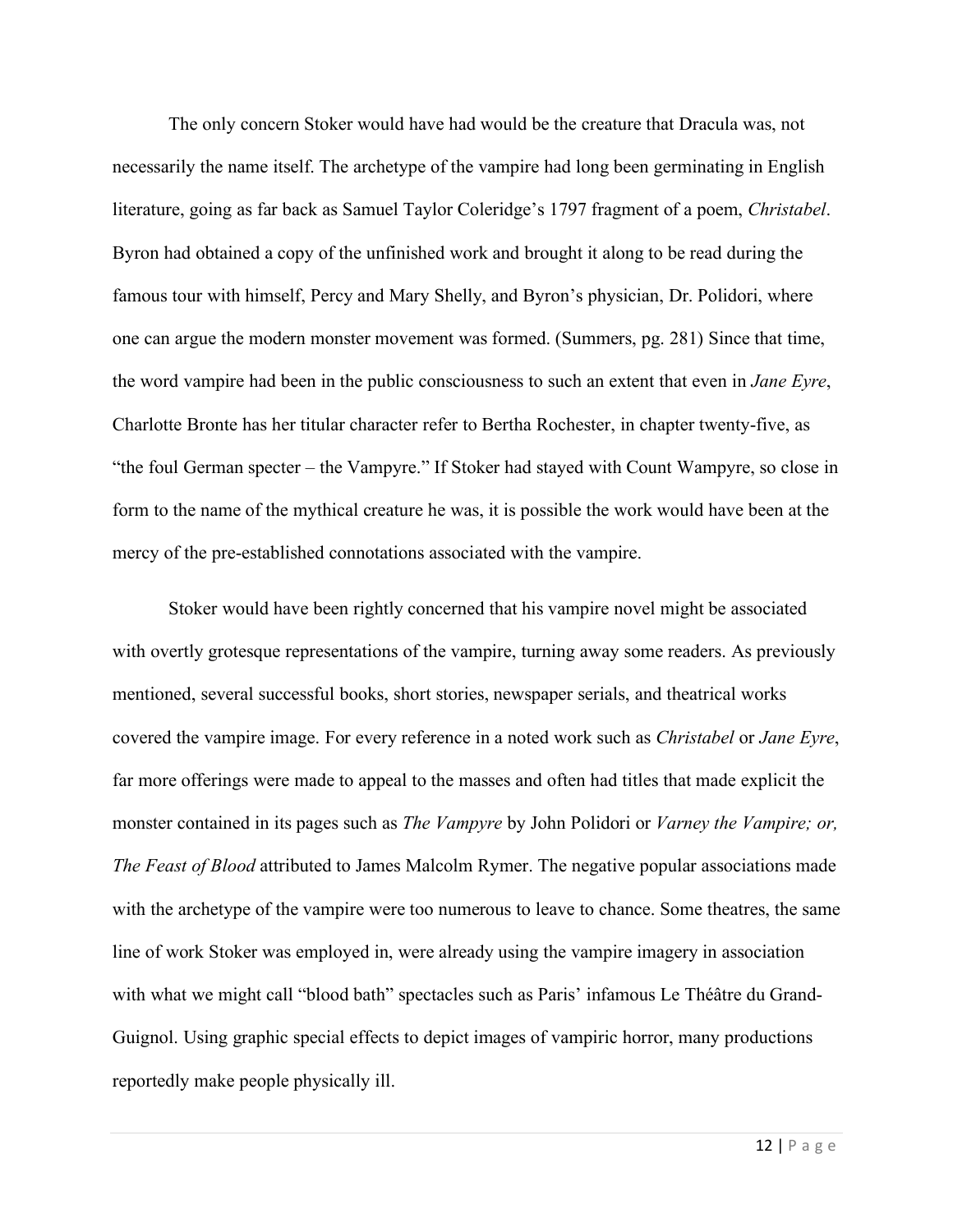Whether as the victim or killer, the actors' gaze during the performances pulled the audience into this dark world of the human psyche, inviting them to discover the monster hidden deep inside their hearts and minds. Thereby creating a new form of violent entertainment in theatre, which takes us back to its beginnings rooted in the depictions of violence from Roman times onward. (Jurković)

Even in the best circles, vampire tales held provocative images. *Varney the Vampire* was famously published as a weekly serial and often included drawings that are still included today in collections of vampire stories and images. Placing the word vampire in the book's title might have lumped Stoker's novel in with the more sensational offerings. Besides wanting to ensure strong book sales, a potential calculated remediation was forward in Stoker's mind from the moment he neared completion of his work. Since he was the manager for a well-respected theatre company, The Lyceum, Stoker recognized the ways he would need to go about protecting his current employment while simultaneously preemptively safeguarding his intellectual property as a course of business. These factors came into play on the 18<sup>th</sup> of May 1897; when he staged his own theatrical reading of his novel to protect the stage play copyright. The 1842 Copyright Act held that "the author of a work of fiction needs to dramatize it himself or herself and secure separate copyright in that text." (Laird pgs. 5-6) Stoker recognized the marketability of his book and wanted to secure those rights before anyone else had the opportunity. Thus, he ensured he would be the only one to be able to produce a play adaptation and cemented his control over the initial connotations to be associated with the name of Dracula.

In the end, it may be seen that Stoker ended up using the name as a rhetorical blank slate to construct a mythology on, removing his novel from possible associations common with some Victorian remediations of the vampire. At the same time; however, for those who had a working knowledge of Latin, he was able to add in a layer of subtext drawing from the military and historical connotations of the name. As we have seen, "Draco" comes from the Latin "dragon"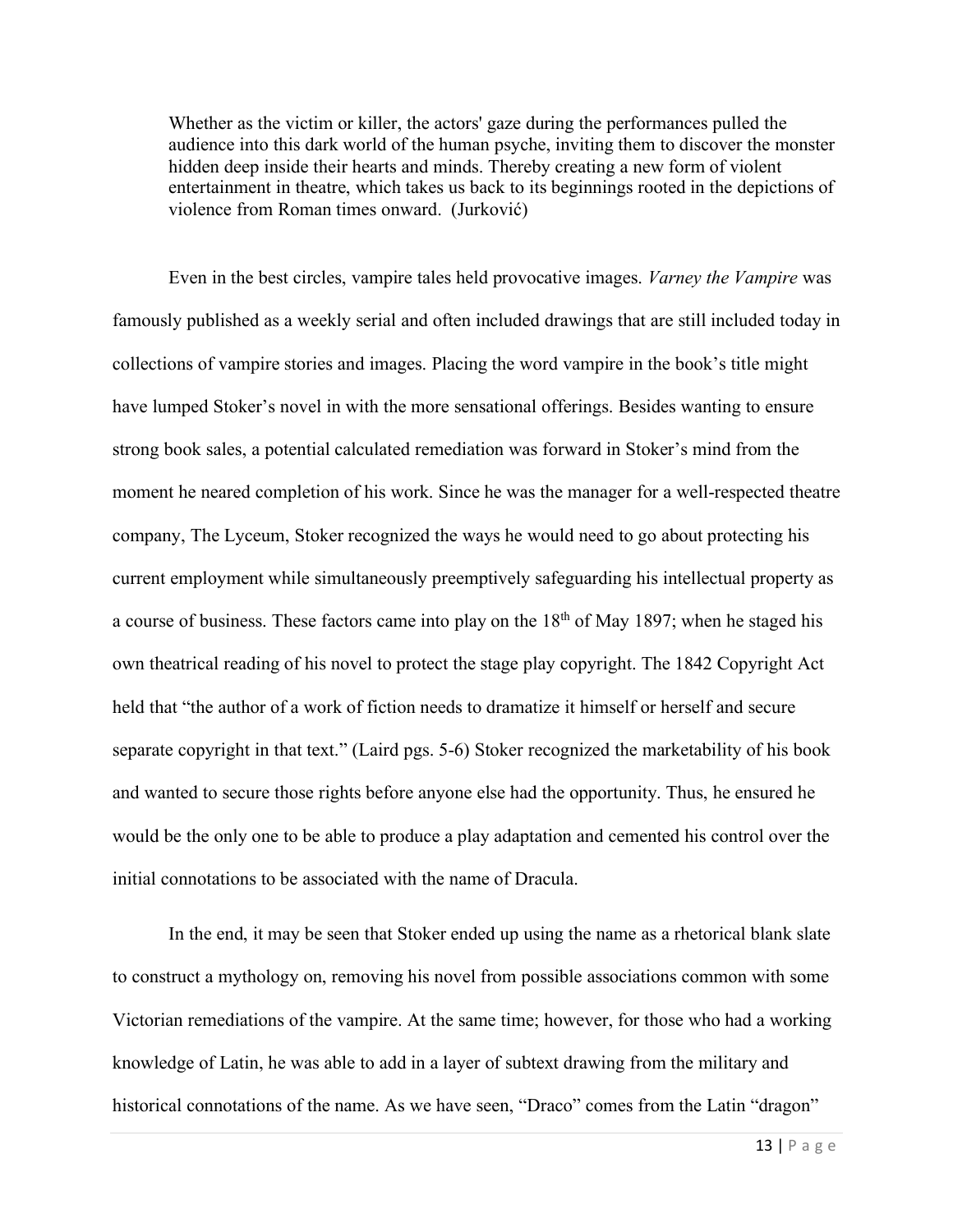which had a long association with war and knights in the image of St. George and his slaying of the mythical monster. As Stoker also discovered from reading *Principalities of Wallachia and Moldavia*, the word picked up a second connotation through Christian remediations. Dragon as a serpent grew to be connected with not only the Leviathan in the bible but also the serpent in the garden of Eden. Starting as a creation myth, Genesis was soon interpreted by Christian scholars as to the first encroachment of the devil. From that point on, the word Draco was translated as both "dragon" and "devil." Early German and Russian woodcuts, the same kind being researched by Drs. McNally and Florescu when they were informed of Stoker's notes, translated Vlad III's name to mean the secondary interpretation, Son of the Devil. This was in service to the fact that Vlad Dracula had made many enemies of both country's business classes who had vested interests in Wallachia and Transylvania and had their properties seized in service to Vlad's throne. The early anti-Dracula pamphlets were often the main source of information for Western audiences. Interesting to note is the fact Stoker may well have tipped his hat to a well-informed audience concerning Tepes when he used the name DeVill as one of the Count's aliases.

One last point that must be included is that Stoker demonstrates his understanding of the title the real Dracula ruled under. When in Chapter 18 he has Van Helsing state of the vampire "He must, indeed, have been that Voivode Dracula who won his name against the Turk." Here Stoker includes the local term for the ruler of Wallachia, Voivode. While others have held that title, few associated with the "Draconists" and none declaring themselves the Son of the Dragon held that distinction. This term will carry meaning over to the later Turkish remediation of the story as written by Ali Riza Seyfi that is part of what Lancaster University scholar, Tugee Bicakei calls, "global gothic studies." (Bicakei, pg. 1)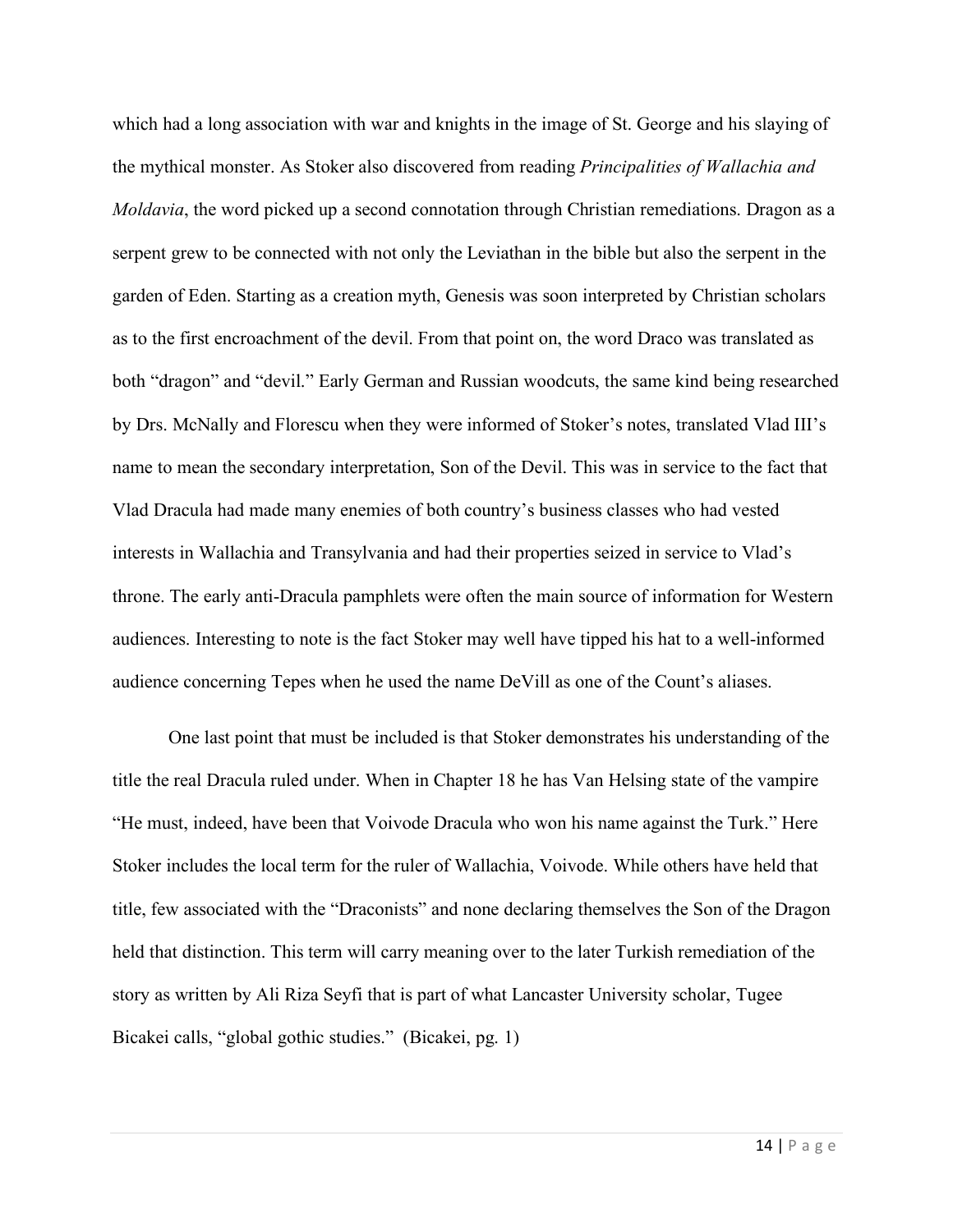#### **Turkish Language Revolution**

In the early 20th century, The Turkish War for Independence occurred following the county's occupation by Western forces after the cessation of World War I. Especially problematic for the younger generation were the actions of Sultan Abdulhamid II who ruled from 1876 until 1909. His reign was marked with the dismissal of Parliament in 1877 and the suspension of the constitution in February of 1878. He ruled his country through the use of his draconian secret police force while remaining secluded at the Yıldız Palace in what is today Istanbul. After Abdulhamid was forced to abdicate his throne his younger brother, Mehmed V, came to believe he was ill-equipped to rule and so set himself up as a constitutional monarchy and turned political rule over to the Young Turks and their Committee of Union and Progress. After a disastrous series of political alliances and entering WWI on the side of Germany and Austria-Hungary, Turkey found itself with a depleted empire and an Allied force occupying their country. In 1918 Mehmed V died and his brother, Mehmed VI, became the last Sultan of the Ottoman Empire before the empire was dissolved by Allied forces in 1922 and the position of Sultan abolished.

In the intervening years, a new national identity began to form, and in 1923, Turkey claimed a personal victory. Out of the post-war remnants of the Ottoman Empire the new Turkish identity was constructed on a three-pillared foundation: "'Turkish,' the language of a nation called the 'Turks,' is spoken in a country names 'Turkey,' and qualifies as intellectual property of a discipline known as 'Turcology.'" (Szurek pg. IV) The driving force of this evolution was Mustafa Kemal, later Ataturk. A strong-willed and well-educated Turkish Field-Marshal, Mustafa Kemal understood the power of tactics, language, and especially names. He proved a formidable military leader during the Gallipoli Campaign when he and his forces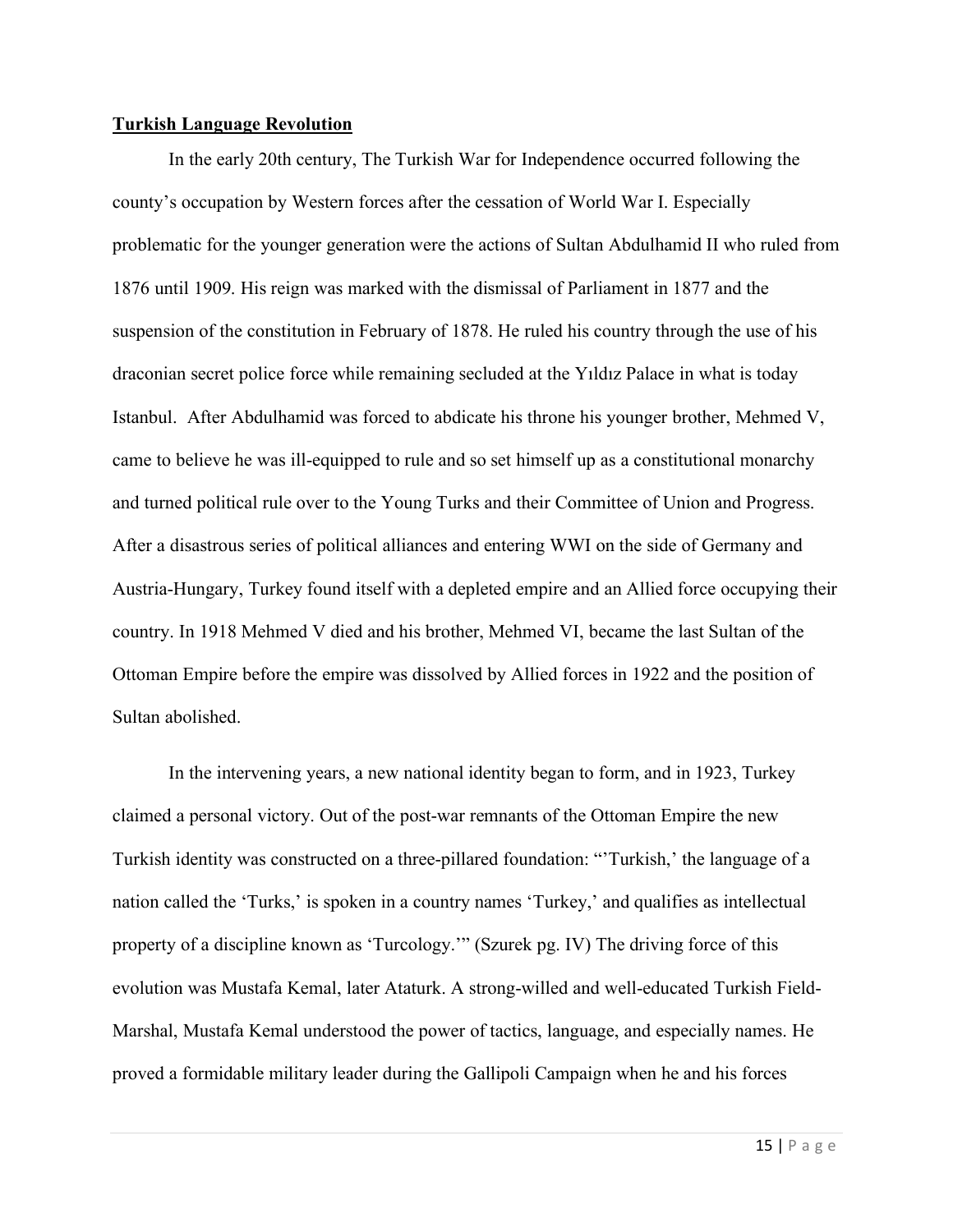repelled British and French troops from 1915-16 and won himself a loyal following amongst his men and most of Turkey. Afterward, from 1919 to 1922, Turkey found itself entrenched with a war with Greece when that country attempted to take Ottoman lands that had been promised them by England and the Allied forces. In 1922 both sides agreed to a truce which recognized Turkish sovereignty over its lands and peoples. The effects of constant warfare left Turkey in a weakened state with little sense of national self.

As previously mentioned, the Arabo-Persian form of writing had been in common practice in the Ottoman Empire for centuries and had been adequate for peacetime operations. This state of affairs, however, was not embraced by many intellectuals who felt that the language was inhibiting the growth of a "pure Turkish" identity and was even a factor in some of the defeats suffered during and after WWI (Szurek pg. VIII). Kemal was educated at one of the best schools in Turkey, all of which emphasized the connection between the nation and its military in that one was a direct reflection of the other. As he advanced in his studies, Kemal entered what is known as the War College, an institute designed to craft the next generation of military leaders. The Turkish military had been on great terms with Germany and lauded their military thinking over that of French tacticians who had been the standard model up to that time. This respect went so far as to include German military commanders coming and teaching at the War College (Gawrych pg. 10) before and during Kemal's time there. He and his fellow students learned to speak German and would study at their schools for several years, which greatly influenced their world views.

Amongst the texts that the German officers required for reading were those of General Suleyman Pasa, including a critical text titled *Turkish Grammar*. The book "argued for the language of the empire being Turkish, not Ottoman" (Gawrych pg. 13) Kemal believed this was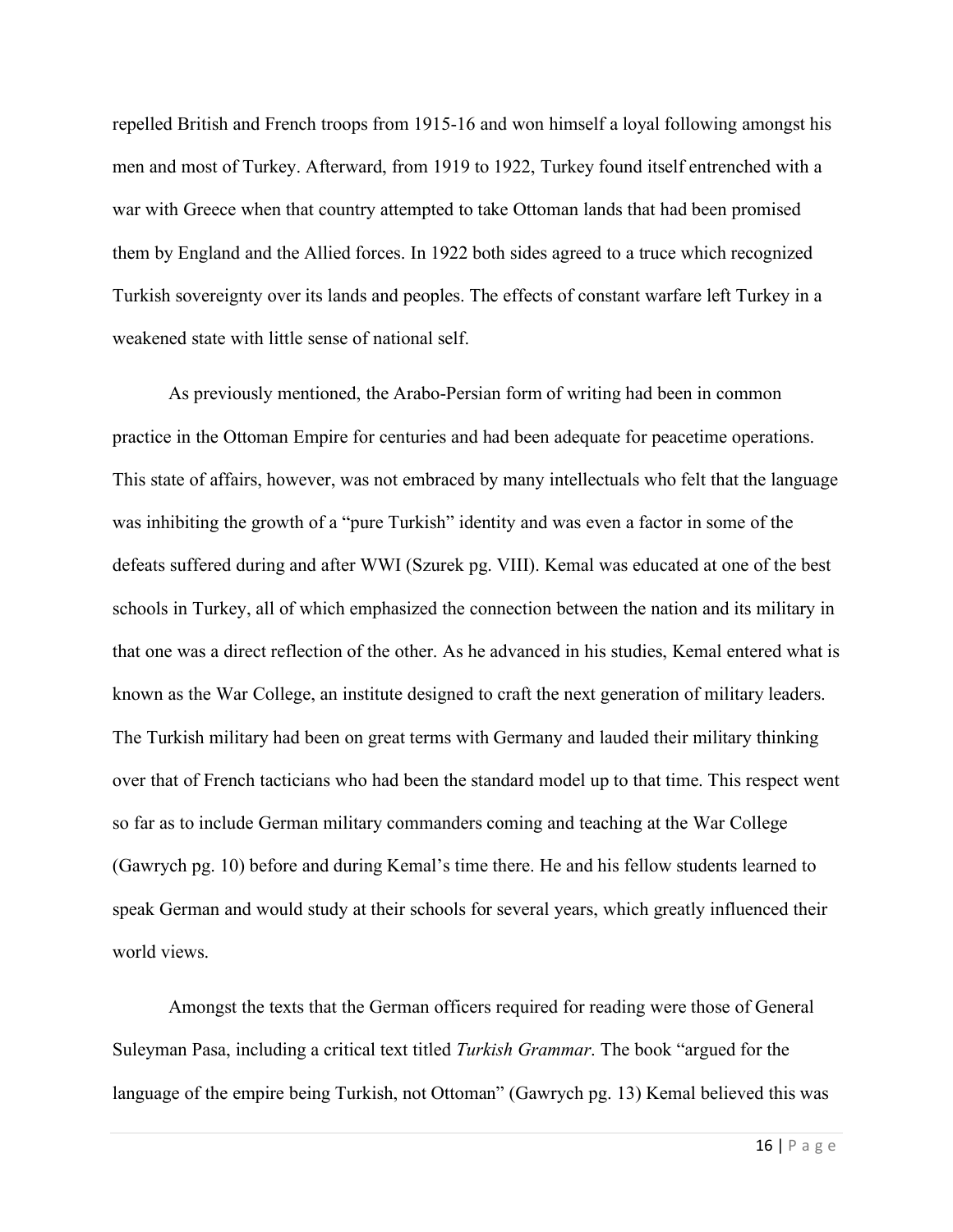essential for Turkey's future for several reasons, two previously mentioned points being based on a unifying national identity and simple utilitarian purpose. In the first regard, Kemal believed that a unified language brought with it unified morale that was the core of military success and cited the Russo-Japanese War. "The real lesson of the Russo-Japanese War was widely seen as being that the truly important element in modern warfare was not technology but morale, and the morale not of the enemy alone, but of the nation from which it was drawn." (Howard pg. 519)

The second reason was that the Arabo-Persian form of writing had proven to be a hindrance during efforts in WWI on account of the complex rules the written language followed.

Its intrinsic beauty aside; there is nothing to be said in favor of the Arabo-Persian alphabet as a medium for writing Turkish. […] Only the context and a sufficient grasp of the vocabularies of Turkish, Persian, and Arabic can make clear which of the possible readings (of a text) is intended. (Lewis, G., pg 27.)

Since communications during and after WWI needed to be sent, received and decoded with haste, the written Arabic alphabet proved far too dependent on contextual clues to suit the speed of modern warfare. Regardless of its difficulties representing an ideal Turkish identity, this alphabet remained the official language of the Turkish government for some time after the war. Mustafa Ataturk was opposed to keeping the Arabo-Persian alphabet for official writing due to its weakness in military use, and he received remarkable pushback from leading religious authorities on this subject. The major argument for the retainment of the Arabic alphabet was centered on religious grounds. A change in the written language was perceived as a serious threat to the Muslim faith since it would require a translation of The Koran into any new potential alphabet. According to doctoring, the Koran cannot be considered the true Koran if it is not written in Arabic. This position was considered sacrosanct, and scholars of the time were quick to posit that the Turkish people would never be able to handle either a newly written alphabet or learning one in addition to the traditional Arabic one. "If it (the Arabic language) were replaced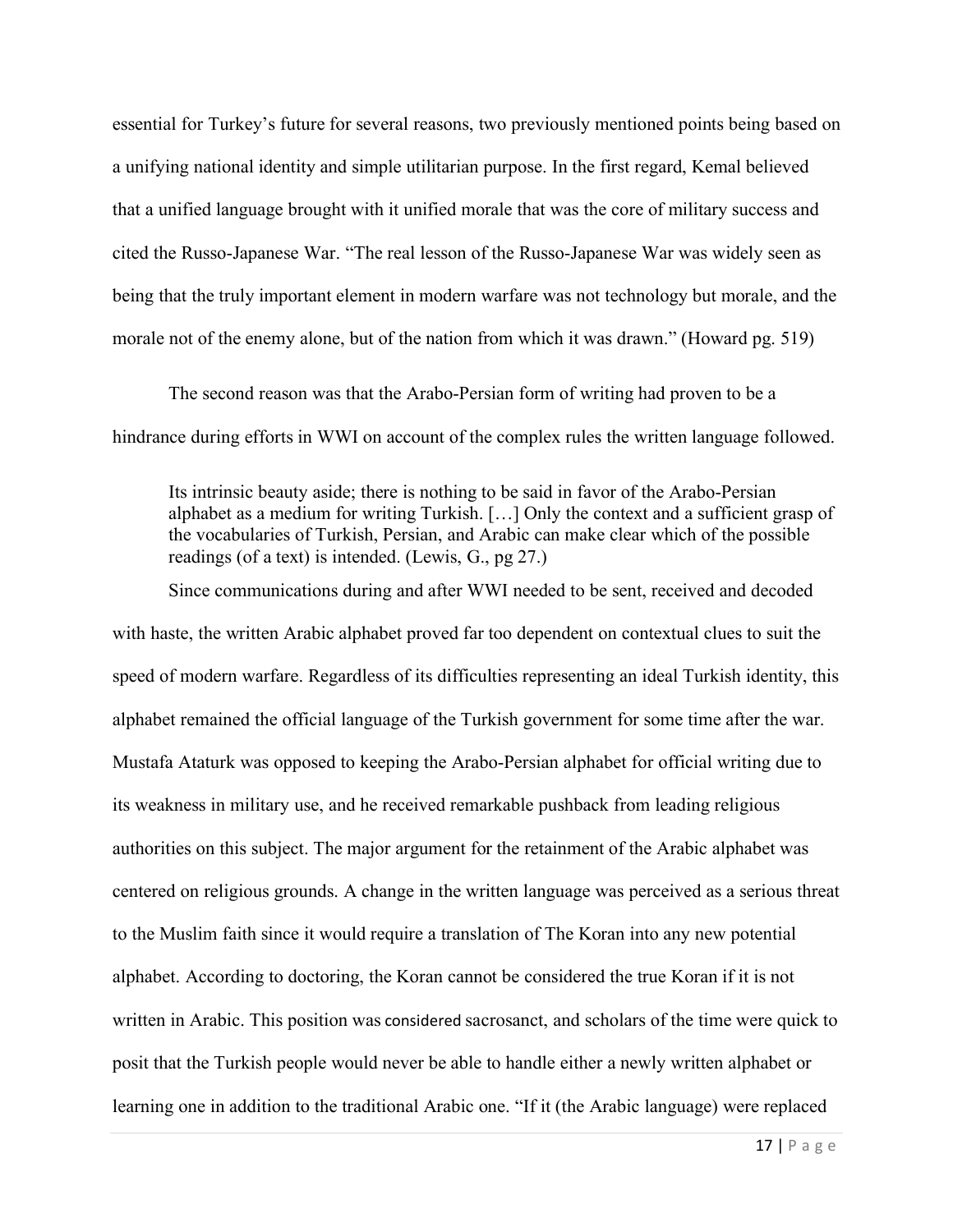by a Latin-alphabet, the number of Turks able to read the Koran-whether or not they understood it-would inevitably diminish, because one alphabet is as much as most people can be expected to learn in a lifetime." (Lewis, G pg. 32) It is worth noting that the pro-Arabic scholars conceded that even if a Turk was able to read the Koran that it did not necessarily translate into a meaningful understanding of the text. Comprehension was secondary.

As understanding written communication was paramount for Ataturk, he bided his time on language reform until he had a more opportune time to effect a change. Ataturk's placing greater value on utilitarian language over those of religious dogma was in line with his official military training in that what is best for the military is best for the country. Since Ataturk saw a new language as being a lynchpin for solidifying a Turkish identity, it only made sense that it takes preference over religious concerns. The ideology of functionality was bolstered by his desire to have the new government by secular, especially since he had been taught that a true military education would necessitate a moral component already. Ataturk possessed a "conviction of conscious" in "having superiority in political ideals for achieving the objective." (Gawrych, pg. 12) It wasn't until November 1, 1928, after an exhaustive campaign and having personally performed on-the-road demonstrations of the new form of writing that Mustafa Ataturk was able to begin the change to the Latin alphabet. The Law on the Adoption and Implementation, which solidified the move towards the new Turkish Alphabet, became effective on January 1, 1929, and in July of 1932, the Society for the Study of Turkish Language was created. (Szurek, pg. 5)

That same year the Turkish Language Reform began to excise words from the language that were not considered sufficiently Turkish in his history. These Arabic "loan words" were to be replaced by other words deemed more in line with what was to become the dominant form of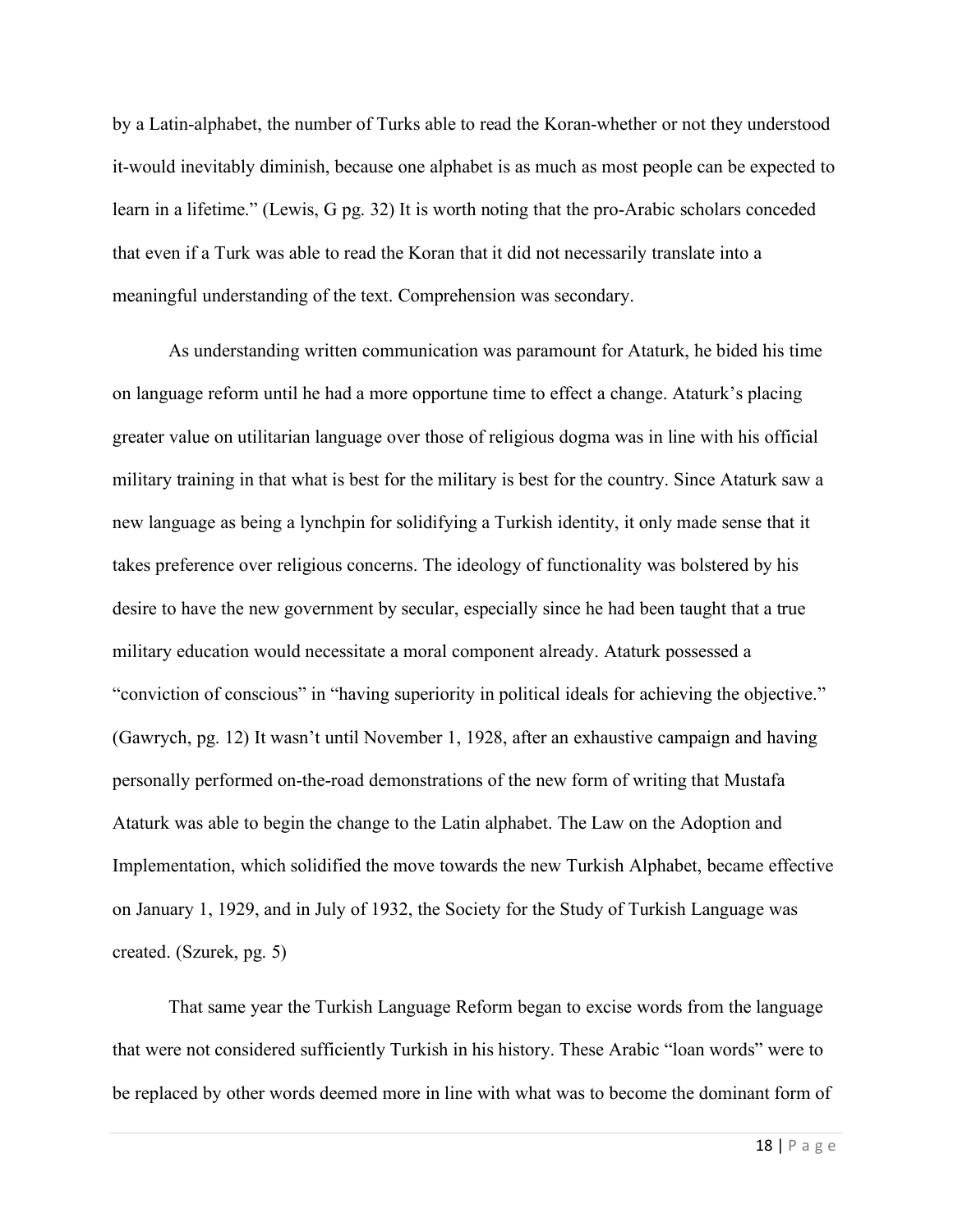discourse. Oğuz Atay, the Turkish novelist, and advisor to the Turkish Language Reform wrote,

"What he (Atatürk) wanted us to do was to leave as many words in the language as possible, so

long as we could demonstrate that they were Turkish." (Lewis, G. Pg. 54) On December 24<sup>th</sup>,

1934, the Regulations on Family Names was adopted by the Turkish government, which

established new rules regarding names and naming practices.

Article 1. Each Turk shall bear a family name in addition to his personal name. Those who do not possess a family name are required to choose one and have it written down in the records of the civil registry, as well as on their birth certificates, before July 2, 1935.

Article 5. New family names will be chosen in the Turkish Language…

Article 7. It is forbidden to bear a name appearing to contain suffixes or words implying the idea of another nationality or borrowed from a language other than Turkish

Article 8. It is forbidden to use and, once again, bear family names which indicate in a general manner other nationalities… or which express the idea of another nationality… or which are borrowed from other languages. (Szurek pgs. 7-8)

These new laws were not meant for only the general population as high-ranking officials,

and government works were required to do likewise. This revolution created an onomastic

opportunity to cement the link between the leader of the Turkish War for Independence and the

image of the modern Turk.

On November 24, 1934, five months after the adoption of the *Soyadi Kanunu*, (language reform) the Turkish National Assembly unanimously passed a law under the terms of which the family name *Ata Turk* (subsequently, *Ataturk*, in a single word) was solemnly conferred upon the president of the Republic of Turkey. Mustafa Kemal became "The Father Turk." At the beginning of December, the parliamentary member for Kocaeli, Ibrahim Sureyya, proposed the prohibition of the use of this patronym par excellence by any other person. The creation of a separate and exclusive onomastic status for the head of state shows us that the act of naming was also a celebration and that the *name* Ataturk was also an honorific *title*. (Szurek, pg. 16)

We understand that having been pivotal in the country's war efforts and cultural

evolution, Ataturk was linguistically transitioned into the leader of the new country to define its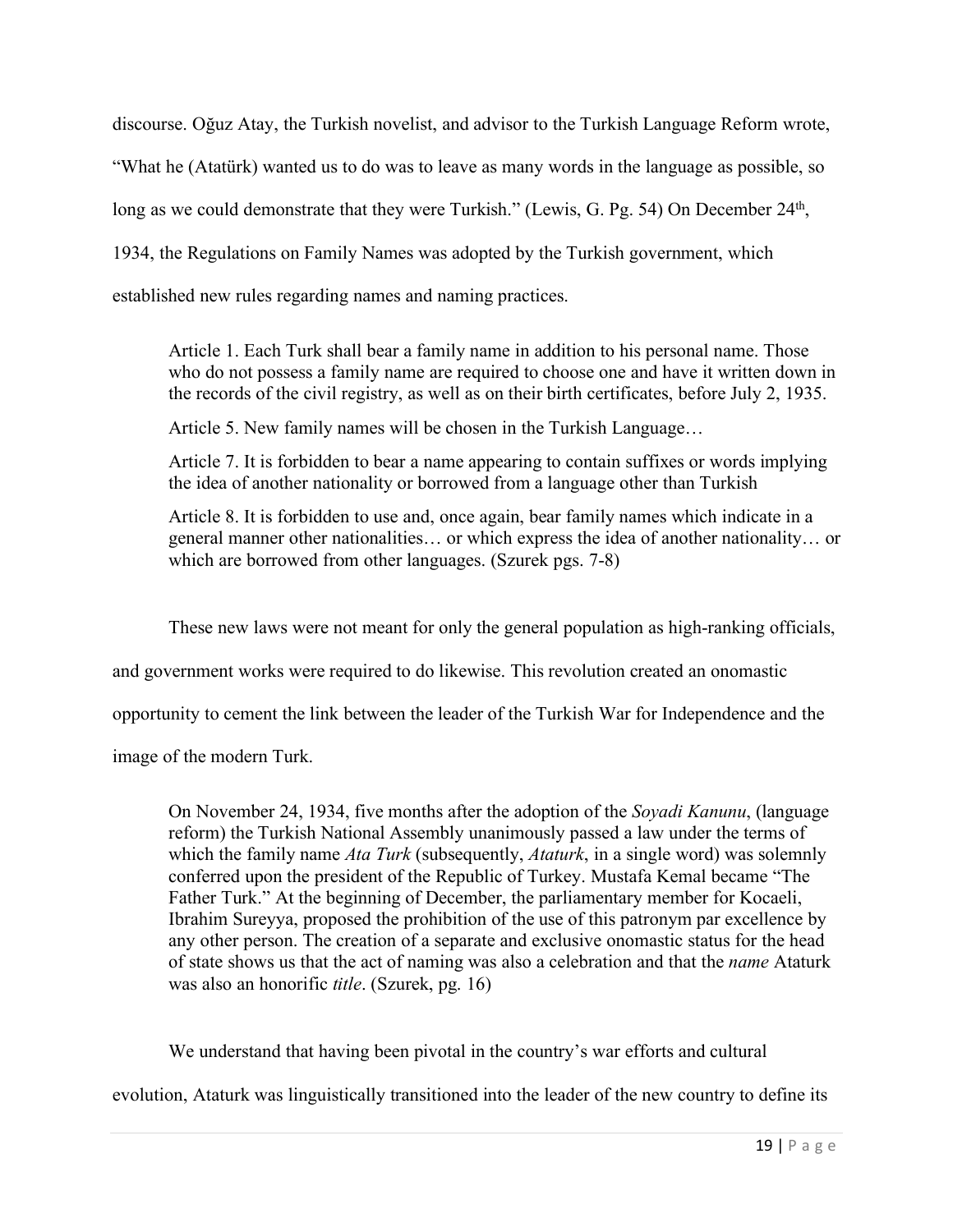people and their identity. The linguistic movement is directly in line with how the historical Vlad Dracul accepted the name given to him by his people after his investment into the Society of the Dragon and how his son became the Dracula of infamy. The onomastic lens will now shift and return us to Stoker's vampire count and examine how the historical character established by way of an English novelist's work reappeared in Turkish society.

## **Turkish Mimetic Remediation: From Book to Book**

Shortly after the 1934 Regulations on Family Names, Ali Riza Seyfi, a Turkish historian, poet, and translator changed his name in accordance with the new laws. Seyfi altered his name from the original Seyfioğlu, which was deemed to contain non-Turkish elements, to the more nationalistic version he maintained for the remainder of his life. This onomastic alteration places Seyfi alongside Ataturk, Dracul, and Dracula as individuals using their names as nationalist identifiers and altering them to suit those ends.

As stated on the back cover to the English translation of Seyfi's book published by Neon Harber,

For the first time in English comes a remarkable literary discovery. In 1928, Turkish author Ali Rıza Seyfioğlu pirated Bram Stoker's Dracula, completely rewriting it with new material, patriotic overtones, and Islam. A rare example of a "bootleg" novel, it's also the first adaptation to plainly identify Dracula as the historical warlord Vlad the Impaler.

What needs to be addressed before proceeding is the idea that Seyfi's work is a "bootleg" of Stoker's novel and is often called a "pirated work." In contrast to this labeling, journalist Kim Newman talks about the Icelandic version of Stoker's novel, *Powers of Darkness*, in his forward to *Dracula in Istanbul* as a "free (Icelandic) adaptation" (Stoker, Seyfioglu pg. i) This rhetorically suggests a legitimacy to *Powers of Darkness* not afforded to Seyfi's work. It is true that Stoker had created a business arrangement with *Powers of Darkness's* author Valdimar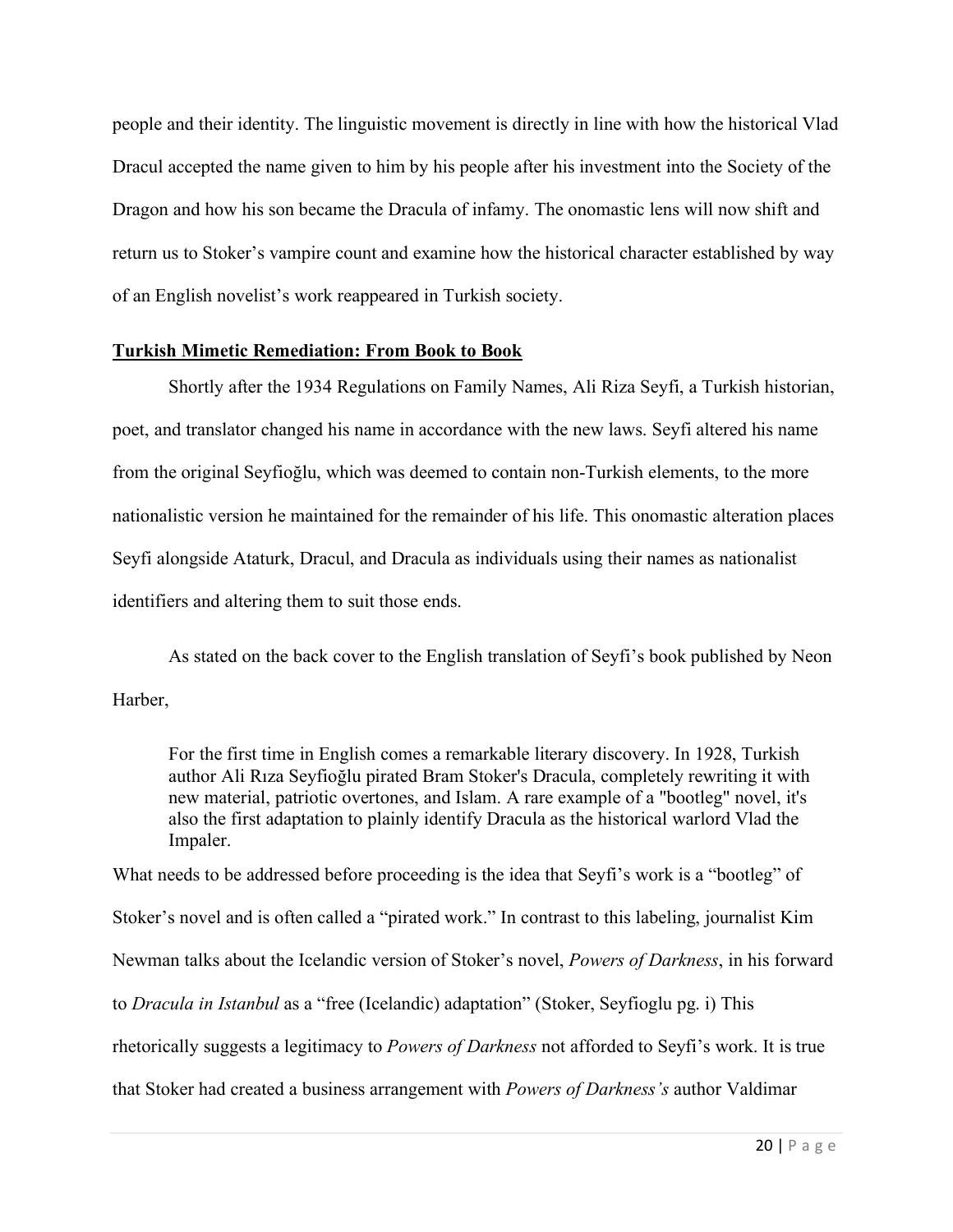Asmundsson, but I urge caution of how a work is labeled if it is predicated on business transactions and legal terminology or else every literary scholar may have to take up law as well in order to critique a book. I suggest Seyfi's work better fits into the category of what I will call a *Mimetic Remediation*. Using Webster's Dictionary definition of *memetic* as the base, I consider this term to be defined where "an idea, behavior, style, or usage that spreads from person to person within a culture" and is reinterpreted into the genre as the original work of art. This description is closer to what Seyfi, in my opinion, achieved with his novel than is suggested by terms such as pirated or bootleg. It recognizes the trajectory of a work within its own genre but across usages and does not weigh down the discussion with ideas of what constitutes legal or illegal art. If one is inclined to remain beholden to legal terms and ideas as the basis for discussion, this represents a similar situation in what is seen as "fair use" in online videos when sampling other media in their work. Wishing not to disturb the spirit of Florence Balcombe Stoker and reignite the fires that brought her to a legal war against Prana Films and their own representation of her husband's work, *Nosferatu, Eine Symphonie des Grauens*, let us return to Turkey.

After years of service to the newly formed government, Seyfi worked his way into becoming a member of Ataturk's inner circle of decision makers. He was aware of the desire by Ataturk and his cabinet to find items that would aid in the effort to rhetorically define what it meant to be a modern Turk and to consider how that identity would be placed in a burgeoning global context. Seyfi took up the task of finding writings that could be of cultural significance to the country and began bringing them into line with the evolving aspects of what was becoming the Turkish perspective. One of those efforts was to take Bram Stoker's vampire novel and create a modern remediation of the text. Current scholarship has been unable to discover how Seyfi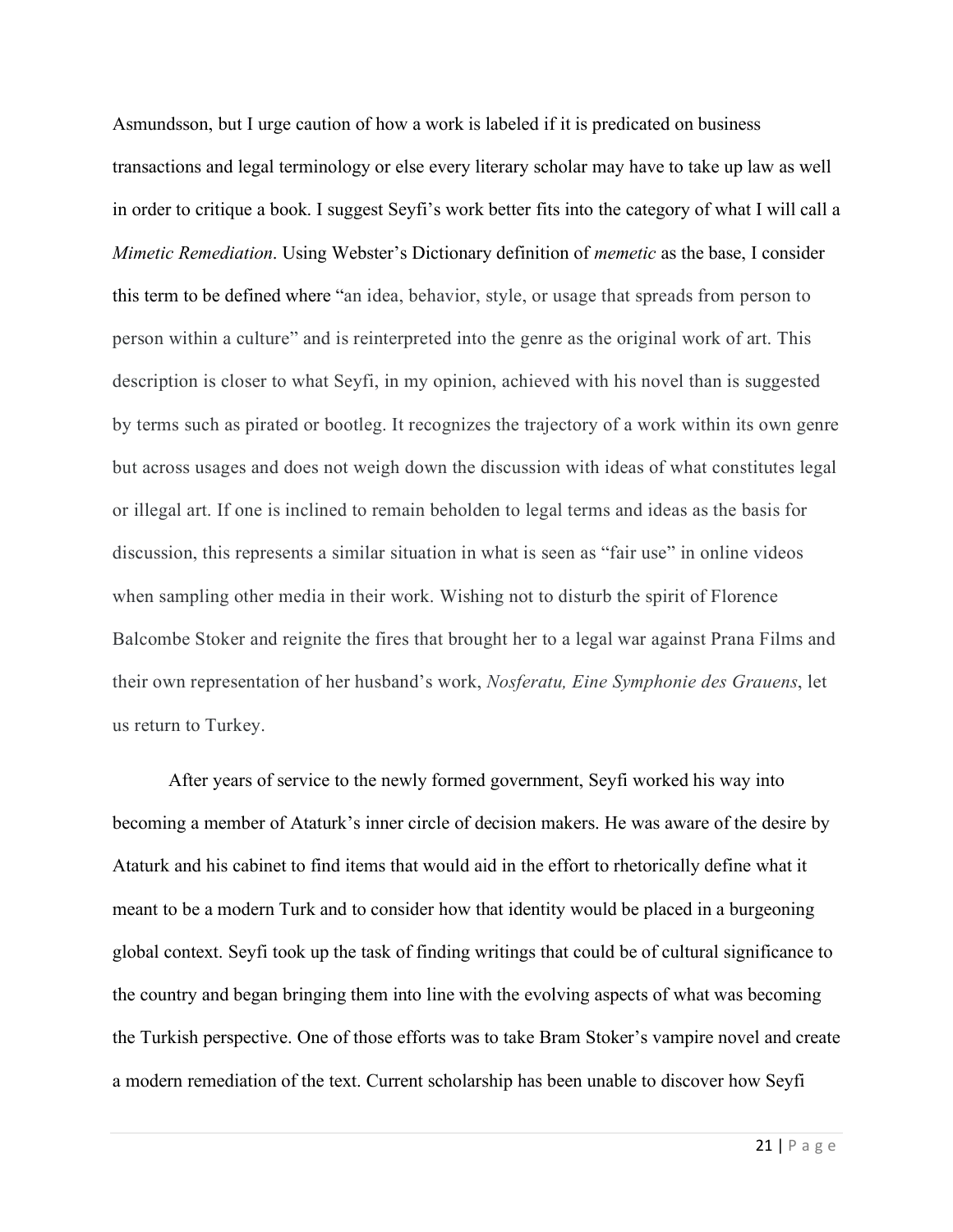came to be aware of the book and whether or not he decided to remediate the text or may have been Ataturk himself who made the selection.

In 1928, Seyfi created what was considered to be in Turkey an indigenous novel, *Kazıklı Voyvoda*, in accordance with the historical name the Ottoman Empire interacted with Vlad Tepes under. As seen in Tursun Beg's *The History of Mehmed the Conquer,* the name Dracula was not how the Turkish people related to their historical Wallachian enemy. According to Dr. Şehnaz Tahir Gürçağlar in her introduction to the English translation of Seyfi's work, now being called *Dracula in Istanbul*, the book, "enabled the author to use his translation as a platform through which he relayed his vision of Ottoman-Turkish history and addressed a strong national sentiment." (pgs. Vii-ix)

According to Tugce Bicakei, there has been no Turkish research done on this topic of remediation, and so many details remain unclear surrounding the ecology this translation grew from. "The adaptations of Bram Stoker's *Dracula* in Turkish literature and film are relatively unknown by Western academia and have been poorly discussed by Turkish critics and scholars on the grounds of being superficial copies of the original." (Bicakei, pg. 1) Exactly how Seyfi came to read *Dracula* is unknown. What can be gleaned, however, is that Seyfi recognized the rhetorical power inherent in the titular character's signified past, if not the signifier itself and that the translating process would allow him to use that power to bolster cultural pride. He was going to bring the rhetorical history of Vlad Tepes back into line with the name Dracula.

Unlike England and America, the intended audiences of Stoker's novel, Seyfi's readership was a people who had previous cultural interactions with the real *Kazıklı Voyvoda*. Since one of the motivating factors for Seyfi's work was to find and establish connections from a glorified Ottoman past to the modern Turkish identity, the power of the symbol of Dracula as a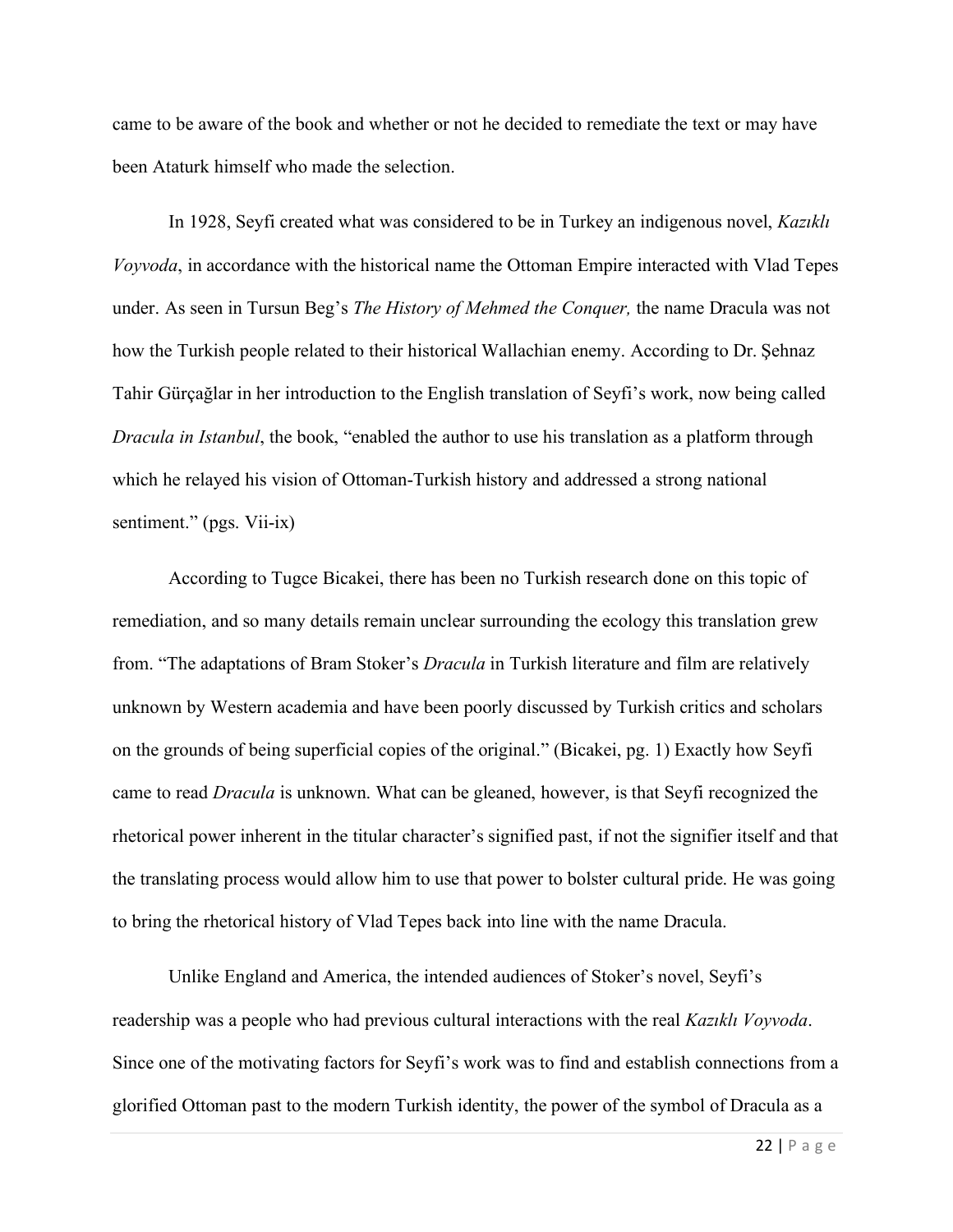historical figure would have been sizable. Seyfi made the most of his new linguistic construct when creating the hybrid signifier that he did. The Ottoman-centered name with its historical associations with the Wallachian prince easily combined with the legendary monster crafted by Stoker, an inhuman vampire. In place of Tursun Beg's 15<sup>th</sup>-century national invader who was a metaphorical blood-drinker, Dracula reportedly having dined while watching his enemies being impaled and dipping his bread in their blood, Seyfi's novel now created a literal blood drinker to threaten the new blood of the emerging Turkish nation.

Aiding in the union of signified aspects of the vampire and Kazıklı Voyvoda, the titular characters were invaders focused on subjugating the Turkish people and their Muslim religion, replacing it with a religious ideology identical to their own. The nature of Stoker's specific vampire genre has the monster turn people into copies of itself through its violating bite. Seyfi harnessed that imagery and utilized it to represent his society's growing fears of Turkey becoming a vassal power to a larger "western" power through their using guns rather than their teeth. These fears were not unfounded as was demonstrated in The Greco-Turkish War of 1919– 1922 when Greece invaded Turkey to claim lands they felt had been promised to them by England and America following WWI. These concerns for self-preservation, both inside and out of the novel, were clear threats to the newly born Turkish identity would have compelled the Turks into taking action, just as the hunters in Seyfi's remediation of Stoker's novel were compelled to take up arms against their own un-dead invader.

Moving aside the idea of a physical return of Kazıklı Voyvoda, or even the existence of a real vampire, the fears of western occupation and corruption of the Turkish culture had already been playing itself out in a very real, very current way through the European occupation of Turkey after the First World War. Beyond repelling physical aggressors, Ataturk had made his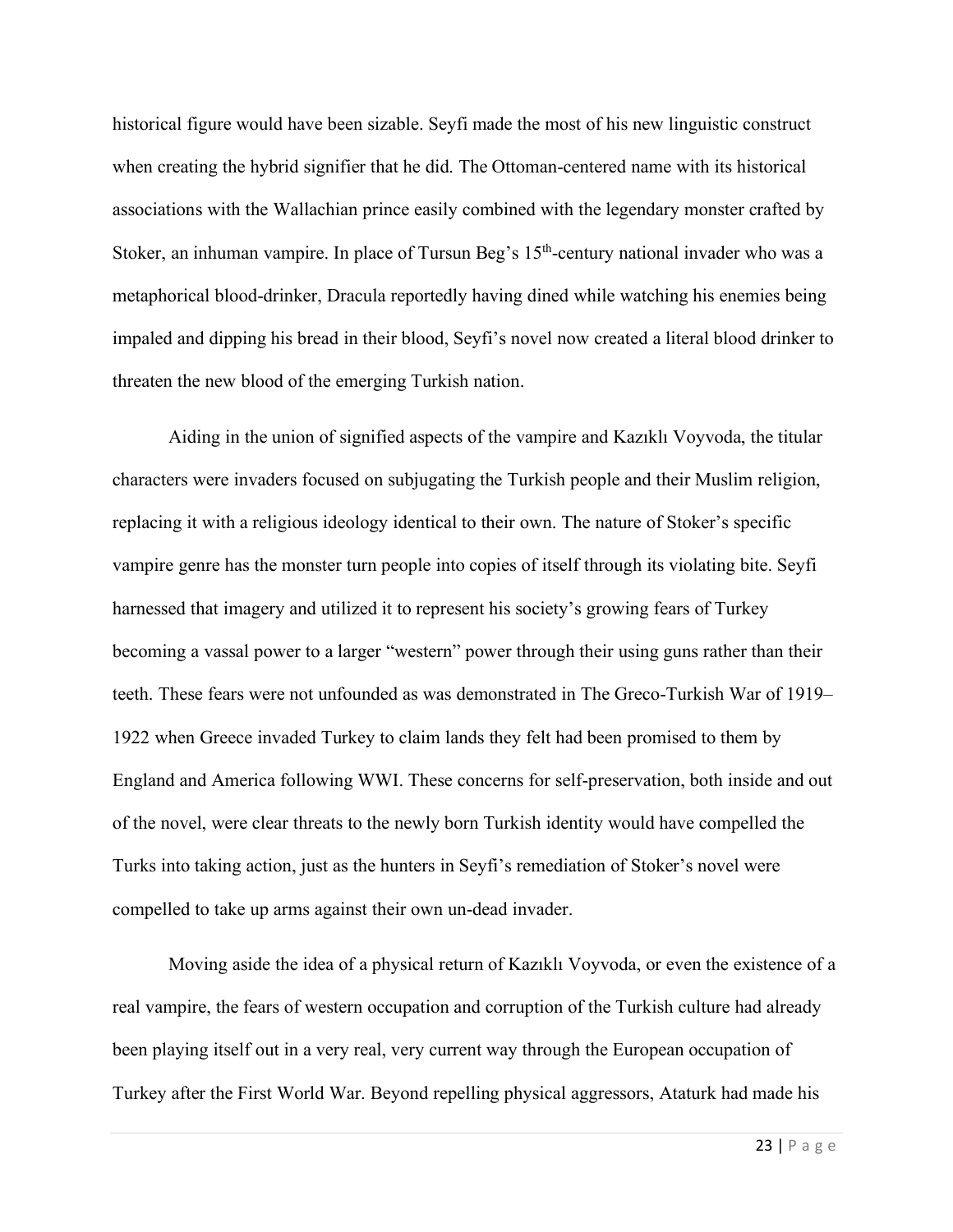policy of maintaining a self-sustaining autonomous Turkey abundantly clear and was concerned about foreign economic influences overriding national interests. Karl Marx had written in is 1867 work, *Capital: A Critique of Political Economy Volume I*, "Capital is dead labour which, vampire-like, lives only by sucking living labour, and lives the more, the more labour it sucks." (Marx, pg. 342) One can equate an imposed system of business practices, especially unfair trade arrangements with the Allied forces post WWI which caused Germany's own economic devastation to fester, to capital-draining the very life-blood of the working forces. The vampire in *Kazıklı Voyvoda* was resurrected by Seyfi to stalk the people of Turkey once again as a way to unite his people against a common threat.

## **Turkish Transmediation: From Book to Film to Book:**

Despite the work undoubtedly having been chosen for its historical connotations and potential for themes of Turkish nationalism, *Kazıklı Voyvoda* received only a limited printing after its initial release in Turkey. One possible reason for this is that in light of more pressing social and political concerns, a work of fiction simply fell out of the public eye. While the signifier of the titular character still held cultural significance, the overall gothic esthetic inherent in the original novel, as well as Seyfi's Mimetic Remediation, may simply have not hit the overall zeitgeist of a population recovering from the horrors of war. By 1946, there appears to have been a renewed interest in the text, and it was reissued. By that point, however, due to the Language Reform started by Ataturk the physical appearance of the signifier *Kazıklı Voyvoda* was altered.

In 1946, the novel (*Kazıklı Voyvoda*) was reprinted in the Latin alphabet. The second edition preserved the content and structure of the first edition, while the Ottoman vocabulary was modified to reflect the changes the Turkish language had undergone in the eighteen years that had elapsed. (Seyfi, pg. viii)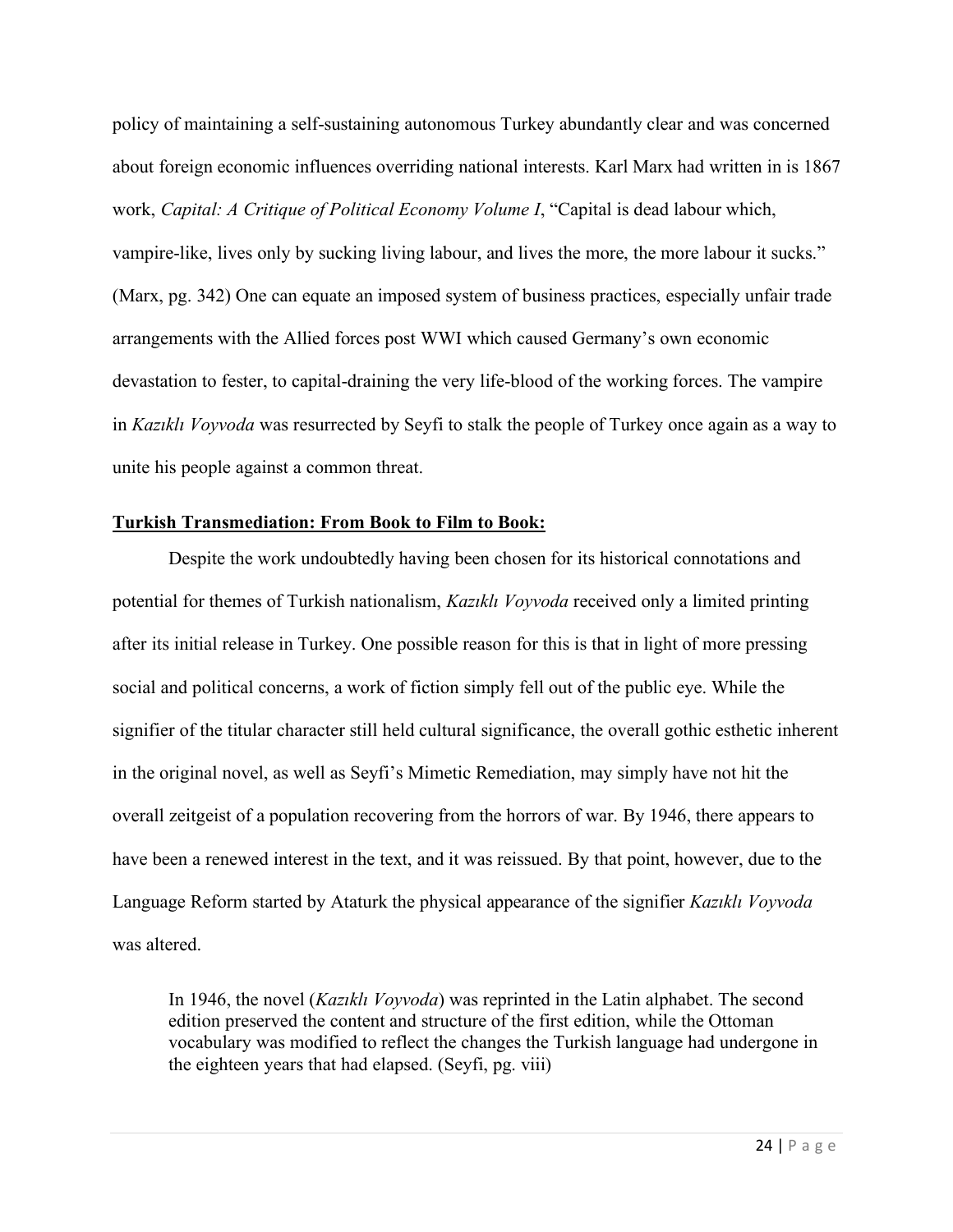In 1951, Turkey's film industry was experiencing a sizable expansion, and it was apparently decided by Turkish filmmaker, Mehmet Muhtar, to adapt Seyfi's story of Turkish ideology to the cinema. The new Latin alphabet edition was used for the remediation from book to a screenplay. However, the title was radically altered for the film from either of the two editions. Muhtar renamed the film, *Drakula Istanbul'da,* i.e., *Dracula in Istanbul.* Of note is that the spelling of the name is a reflection of the historical reality where the consistency in the spelling of the name varied during the reign of Vlad Dracula. Tepes himself spelled his name with both a "c" as well as with a "k," apparently depending on what mood he was in at the time. Besides the push for a touch of European accuracy in the spelling of the name, we see for the first time a deliberate shift away from titling the work under the name most recognizable to the Turkish people and more towards Stoker and the Count's Wallachian ancestry. The character had been named Dracula in the novel itself, but it had not been the name used to grab people's attention on the book cover to draw them in until the cinematic remediation.

Not only was the title altered, but so too was the physical appearance of the Count, which became based directly off of the 1931 Universal film adaptation starring Bela Lugosi. This look, formal eveningwear with billowing cape, was itself had been taken by Universal Studios from the popular English and American touring stage productions rather than matching the description from either of Stoker's or Seyfi's books. This appearance was, however, directly in accordance with Western expectations of what Dracula should look like and may have been a bid on Muhtar's part to enter the growing global film market by creating an adaptation visually similar to established vampire conventions. He may have been wishing to hedge his bets and capitalize on the power of the more commonly known name as well as the popular image of Dracula in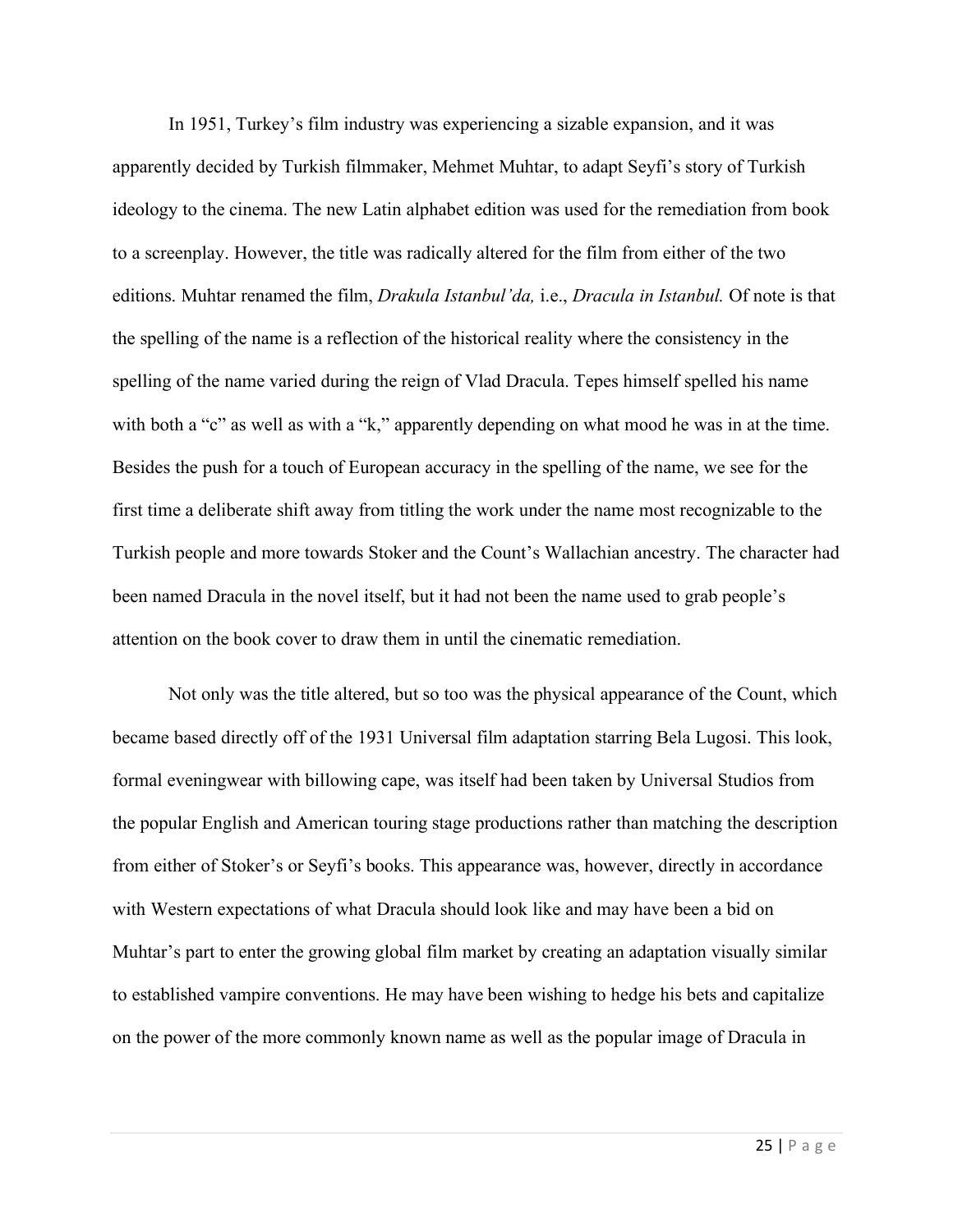order to carry his film on to post WWI Western-dominated cinemas as well as on the national front.

Shortly after its release, the film received relative success on the national front, and the novel was again put into print. This last edition, edited by film critic, Giovanni Scognamillo, included pictures, drawings, and notes taken not only from the film itself but also borrowed from western adaptations of *Dracula*. If there had been a hint before about embracing a more global presence in the inclusion of the signifier of Dracula, it was apparent through the additional application of western visual rhetoric. Scognamillo's *Dracula Istanbul'da* is, much as Seyfi's original Mimetic Remediation, a Turkish-Western hybrid of a story that offers a look at a time and place of great fear and of great opportunity. The rhetorical issues suggested in the fusing of two ideologies into the one title of a remediated text are rich and complex.

The problem of the possible deeper affinities between Turkey and the West is of more than passing interest. In recent years, the achievements and hopes of the whole reform movement have once again been brought into dispute and even, so it seems for a while, into jeopardy. (Lewis, B. Pg. 17)

In recent years Turkey has embraced the Global Gothic esthetic, including the vampire genre. In 2018 Turkey produced an original series for Netflix titled *Yasamayanlar*, translated to *Immortals* for English audiences. In the storyline, a repentant vampire named Mia begins working with a group of young vampire hunters to kill the evil overlord of Istanbul, Dmitry, to hopefully regain her humanity. Beyond embracing the global vampire phenomenon, the first episode is set sometime in the past and makes a very clear reference to the Kazıklı Voyvoda who is at the center of the vampire's rise to power.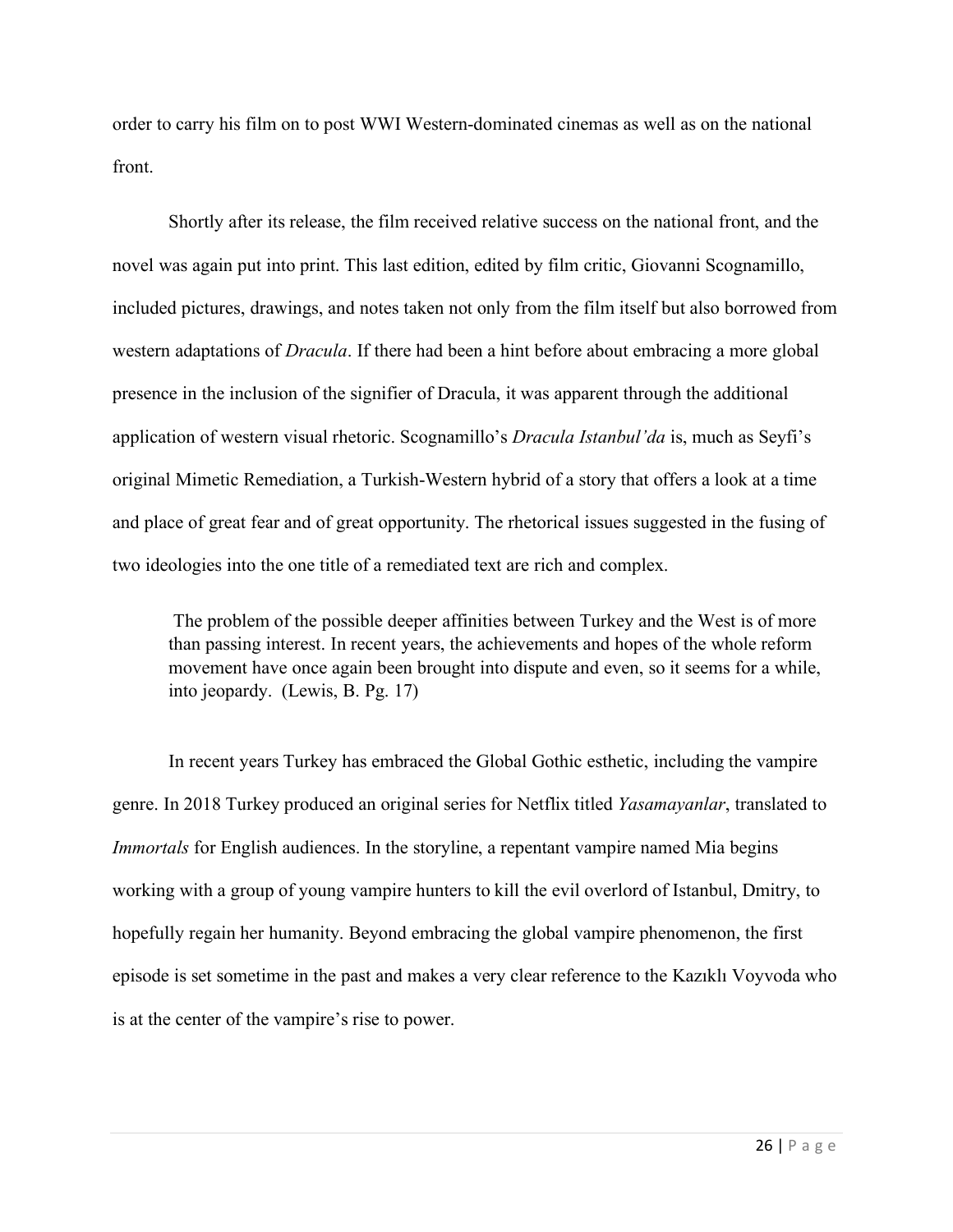#### **Final Thoughts**

By examining the onomastic travels of the signifier for the historical Vlad Dracula from book to book, book to film, and back to book, we can see how Turkey, through the efforts of Seyfi, was attempting to help situate its newly minted identity on the world stage. Starting with Rome's conquering of northern lands through to a modern Netflix series, I hope I have created a pathway to examine the creation, remediation, mimetic remediation, and transmediation of the sign for the character of Dracula across cultures and mediums. While there are multiple paths, this review could have taken I have chosen to focus on the one that has received the least attention and has been designated, even on its official English release, as a pirated version. Tracing the name along the pathways of history, connecting it to Vlad Tepes' real-world military exploits and following it through the culture of his enemies, I wanted to examine the rhetorical onomastic power contained there. This specific linguistic and literary lens illuminates nuanced aspects associated with this vampire count and his historical roots. We see how names have evolved to entrench the signified holder firmly in their country's patriotic panorama. We have seen how the story of a fictional gothic creature represented a modern country's drive for independence and a national identity free from perceived foreign linguistic elements. And we have seen how even these widespread changes can return full circle to where it all began in the face of remediations and global trends. Dracula became known to an entire culture as Kazıklı Voyvoda who, through the centuries, books, and film adaptations, become once again known as Dracula. What began with the work of Tursun Beg and his *The History of Mehmed the Conquer* has now, essentially, been undone. To end with a quotation from *Twelfth Night* that would have been well known to Bram Stoker in his professional capacity, "And thus the whirligig of time brings in his revenges."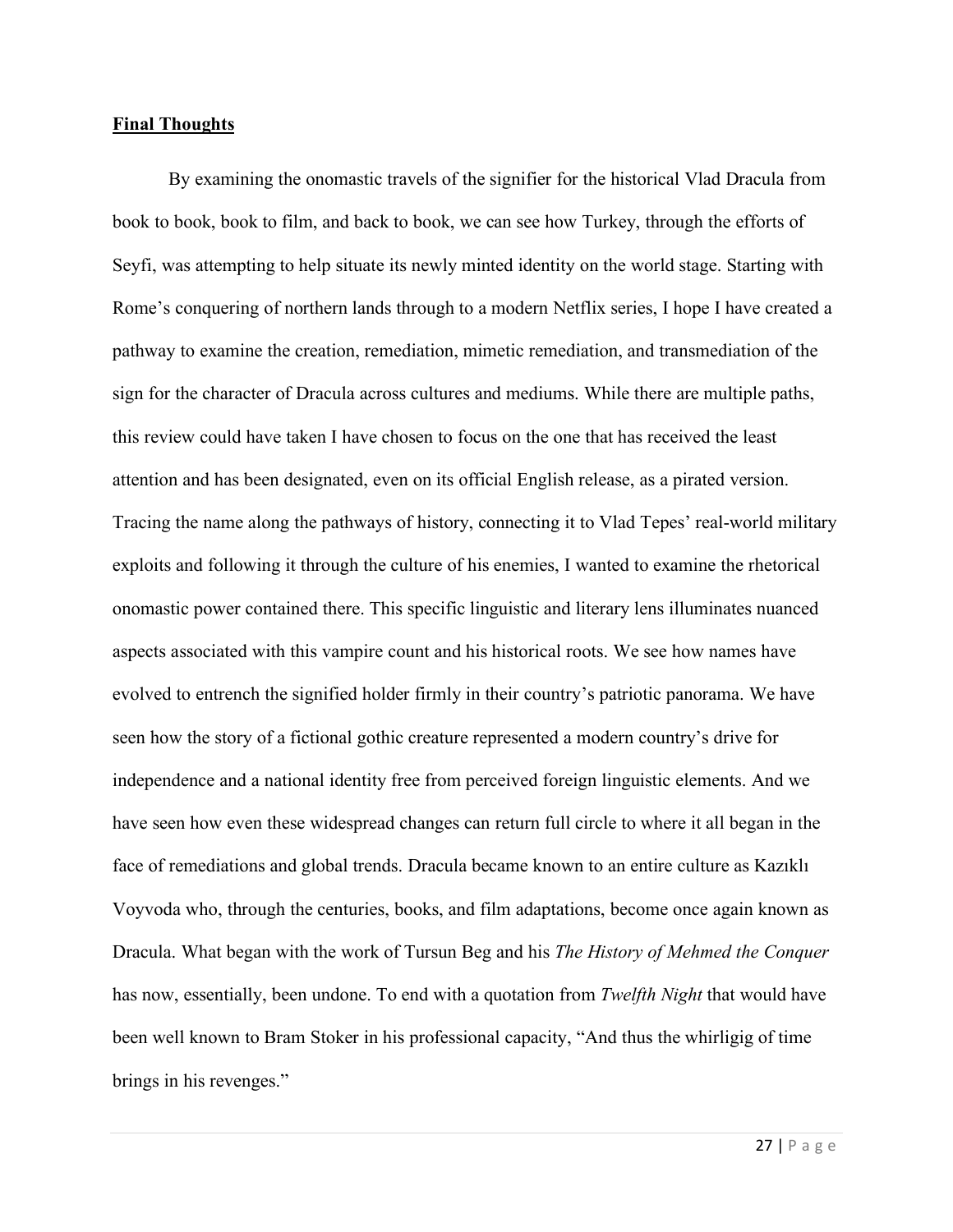#### **Bibliography**

- Alter, Adam. "The Power of Names." The New Yorker, The New Yorker, 29 May 2013. Accessed 18 Apr. 2018.
- Alvarez-Altman, Grace, and Frederick M. Burelbach, editors. *Names in Literature: Essays from Literary Onomastics Studies*. University Press of America, 1987.
- Anderson, Virginia, and Susan Romano, editors. *Culture Shock and the Practice of Professions: Training the Next Wave in Rhetoric & Composition*. Hampton Press, Inc., 2006.
- Auerbach, Nina, and David J. Skal, editors. *Dracula*. Norton Critical Ed ed., W.W. Norton & Company, 1997.
- Beg, Tursun. *The History of Mehmed the Conqueror*. Translated by Halil Inalcik and Rhodes Murphey, Bibliotheca Islamica, 1978.
- Bicakei, Tugce. "The Origins of Turkish Gothic: The adaptation of Stoker's Dracula in Turkish literature and film." *Lancaster University*, 2015.
- Boulton, D'arcy J. *The Knights of the Crown: The Monarchical Orders of Knighthood in Later Medieval Europe 1325-1520*. St. Martin's Press, 1987.
- Chaplin, Dorothea. *Mythological Bonds Between East and West*. Einar Munksgaard, 1938.
- Danaci, Faith. "Kazikli Voyvoda, by Ali Riza Seyfi." *La Cripta*, 25 Nov. 2017.
- Eminescu, Mihai. *Laonikos Chalkokondyles: The Histories*. Vol. 2, New York, Harvard University Press, 2014.
- Florescu, Radu R., and Raymond T. McNally. *Dracula Prince of Many Faces*. 1 ed., New York, Bay Back Books, 1989.
- Gawrych, George W. *The Young Ataturk: From Ottoman Soldier to Statesman of Turkey*. I. B. Tauris, 2013.
- Gazioglu, Melike. "Turkish-English Translation and Analysis." *Mersin University Faculty of Education Foreign Language Teaching Department*, May 2010.
- Geeraerts, Dirk, and Hubert Cuyckens, editors. *The Oxford Handbook of Cognitive Linguistics*. 1st ed., Oxford University Press, 2007.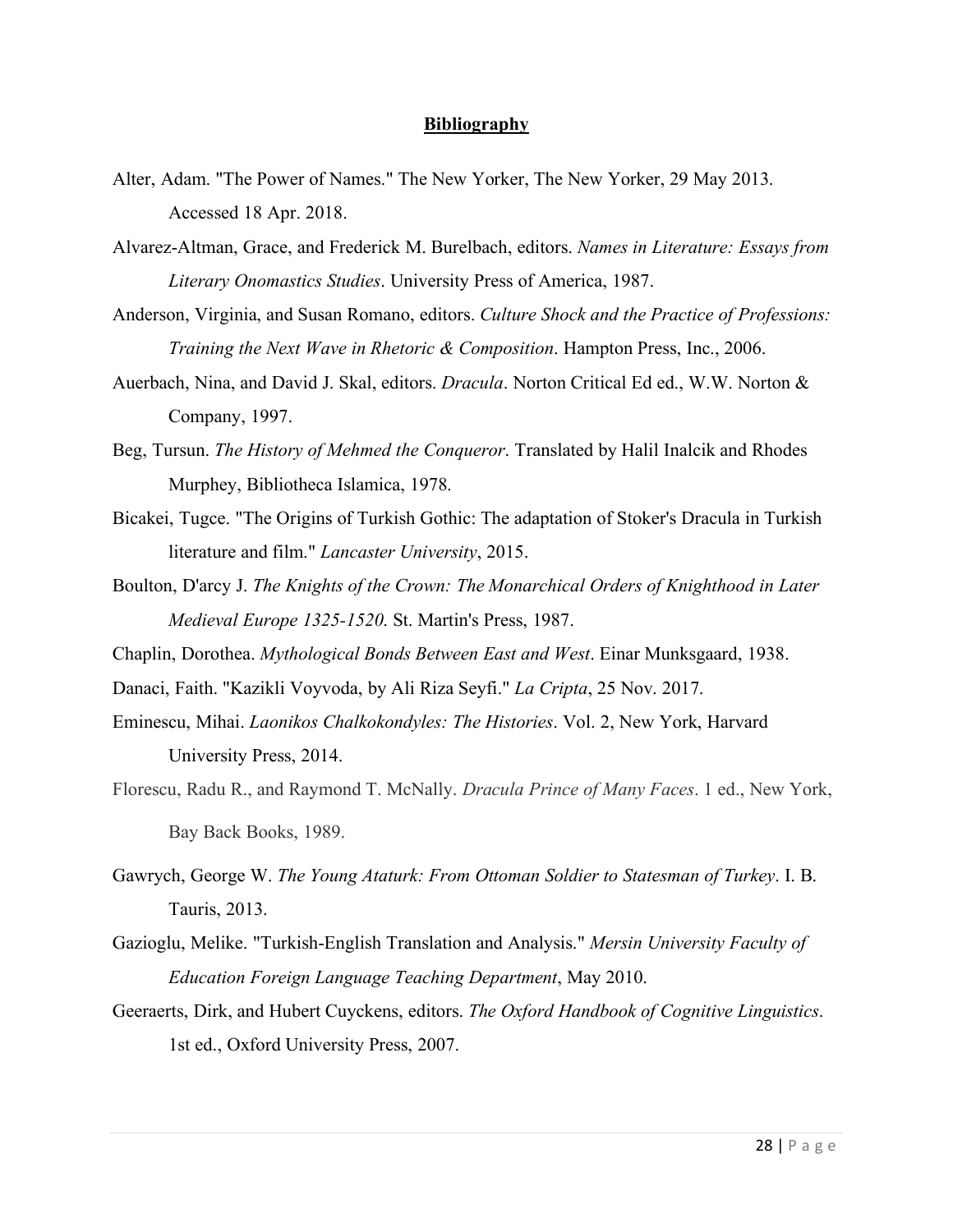- Hakola, Outi. *Rhetoric of Modern Death in American Living Dead Films*. Chicago, Intellect, 2015.
- Hoeveler, Diane L., and Tamar Heller, editors. *Approaches to Teaching Gothic Fiction*. New York, The Modern Language Association of America, 2003.
- Hough, Carole, editor. *The Oxford Handbook of Names and Naming*. 1st ed., Oxford University Press, 2016.
- Howard, Michael. *Makers of Modern Strategy: From Machiavelli to the Nuclear Age*. Princeton University Press, 1986.
- Jurković, Tanja. "Blood, Monstrosity and Violent Imagery: Grand-Guignol, the French Theatre of Horror as a Form of Violent Entertainment." *Coded Realities*, Coded Realities, Dec. 2013. Accessed 19 Apr. 2018.
- Kahneman, Daniel. *Thinking, Fast and Slow*. 1 ed., New York, Farrar, Straus and Giroux, 2011.
- Kalman, Bela. *The World of Names: A Study in Hungarian Onomatology*. Translated by Zsolt Viragos, Akademiai Kiado, 1978.
- Kennedy, George A. *Comparative Rhetoric: An Historical Cross-Cultural Introduction*. New York, Oxford University Press, 1998.

Laird, Karen E. *The Art of Adapting Victorian Literature, 1848-1920*. Routledge, 2015.

- Lewis, Bernard. *The Emergence of Modern Turkey*. 3rd ed., Oxford, Oxford University Press, 2002.
- Lewis, Geoffrey. *The Turkish Language Reform A Catastrophic Success*. 1 ed., Oxford, Oxford University Press, 1999.
- Mark, Karl. *Capital*. Reprint ed., vol. 1, New York, Dover Publications, 2011.
- Martin, Nicole. "Sorry, Shakespeare: the Power of Naming." Eng 317: Digital Rhetoric and Networked Composition, edited by Daniel White, University of North Carolina. Accessed 18 Apr. 2018.
- McNally, Raymond T. *A Clutch of Vampires*. 1 ed., New York, Warner Books Inc., 1975.
- Nandris, G. "A Philological Analysis of "Dracula" and Rumanian Place-Names and Masculine Personal Names." *The Slavonic and East European Review*, vol. 37, no. 89, June 1959, pp. 371-77.